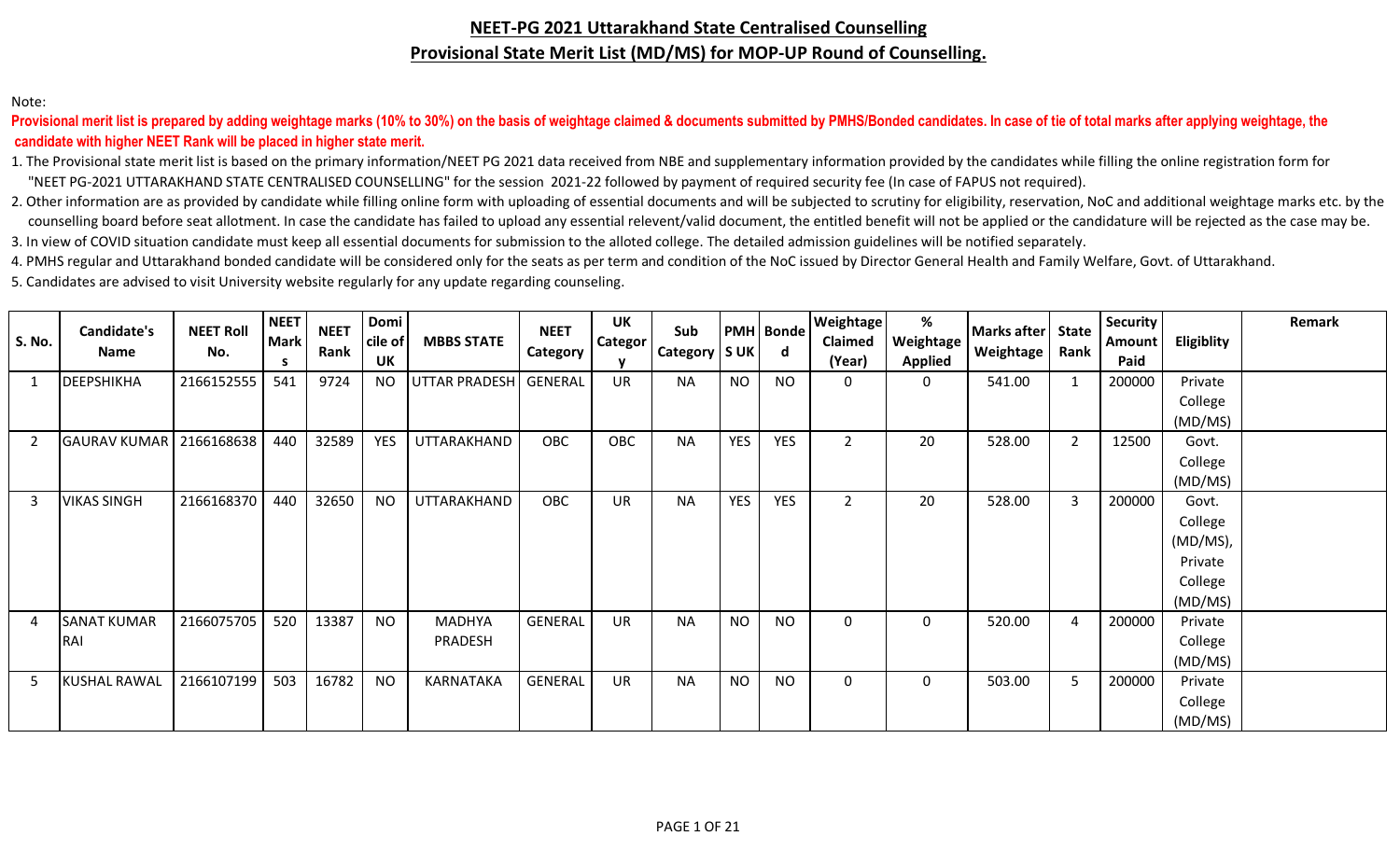| <b>S. No.</b> | <b>Candidate's</b><br><b>Name</b> | <b>NEET Roll</b><br>No. | <b>NEET</b><br><b>Mark</b><br>$\mathsf{s}$ | <b>NEET</b><br>Rank | Domi<br>cile of<br>UK | <b>MBBS STATE</b>     | <b>NEET</b><br>Category | UK<br><b>Categor</b> | Sub<br>Category   S UK | <b>PMH</b> | <b>Bonde</b><br>d | Weightage<br><b>Claimed</b><br>(Year) | %<br>Weightage<br><b>Applied</b> | <b>Marks after</b><br>Weightage | <b>State</b><br>Rank | <b>Security</b><br>Amount<br>Paid | <b>Eligiblity</b>  | Remark |
|---------------|-----------------------------------|-------------------------|--------------------------------------------|---------------------|-----------------------|-----------------------|-------------------------|----------------------|------------------------|------------|-------------------|---------------------------------------|----------------------------------|---------------------------------|----------------------|-----------------------------------|--------------------|--------|
| 6             | <b>NAVDEEP SINGH</b>              | 2166106722              | 501                                        | 17146               | <b>NO</b>             | <b>PUNJAB</b>         | <b>GENERAL</b>          | UR                   | <b>NA</b>              | <b>NO</b>  | <b>NO</b>         | $\mathbf 0$                           | $\mathbf 0$                      | 501.00                          | 6                    | 200000                            | Private            |        |
|               | SIDHU                             |                         |                                            |                     |                       |                       |                         |                      |                        |            |                   |                                       |                                  |                                 |                      |                                   | College            |        |
|               |                                   |                         |                                            |                     |                       |                       |                         |                      |                        |            |                   |                                       |                                  |                                 |                      |                                   | (MD/MS)            |        |
| 7             | <b>RUCHI KUMARI</b>               | 2166048806              | 498                                        | 17968               | <b>NO</b>             | KARNATAKA             | <b>OBC</b>              | <b>UR</b>            | <b>NA</b>              | <b>NO</b>  | <b>NO</b>         | $\mathbf 0$                           | $\mathbf 0$                      | 498.00                          | $\overline{7}$       | 200000                            | Private            |        |
|               |                                   |                         |                                            |                     |                       |                       |                         |                      |                        |            |                   |                                       |                                  |                                 |                      |                                   | College            |        |
|               |                                   |                         |                                            |                     |                       |                       |                         |                      |                        |            |                   |                                       |                                  |                                 |                      |                                   | (MD/MS)            |        |
| 8             | SHIVENDRA PATI                    | 2166154105              | 494                                        | 18800               | <b>NO</b>             | UTTAR PRADESH GENERAL |                         | <b>UR</b>            | <b>NA</b>              | <b>NO</b>  | <b>NO</b>         | $\mathbf 0$                           | $\mathbf 0$                      | 494.00                          | 8                    | 200000                            | Private            |        |
|               | <b>TRIPATHI</b>                   |                         |                                            |                     |                       |                       |                         |                      |                        |            |                   |                                       |                                  |                                 |                      |                                   | College            |        |
|               |                                   |                         |                                            |                     |                       |                       |                         |                      |                        |            |                   |                                       |                                  |                                 |                      |                                   | (MD/MS)            |        |
| 9             | <b>MAYANK</b>                     | 2166162205              | 486                                        | 20697               | <b>NO</b>             | <b>UTTAR PRADESH</b>  | GENERAL                 | <b>UR</b>            | <b>NA</b>              | <b>NO</b>  | <b>NO</b>         | $\mathbf 0$                           | $\mathbf 0$                      | 486.00                          | 9                    | 200000                            | Private            |        |
|               | <b>CHAUHAN</b>                    |                         |                                            |                     |                       |                       |                         |                      |                        |            |                   |                                       |                                  |                                 |                      |                                   | College            |        |
| 10            | <b>SURABHI</b>                    | 2166116569              | 483                                        | 21328               | <b>NO</b>             | <b>GUJARAT</b>        | <b>GENERAL</b>          | <b>UR</b>            | <b>NA</b>              | <b>NO</b>  | <b>NO</b>         | $\mathbf 0$                           | $\mathbf 0$                      | 483.00                          | 10                   | 200000                            | (MD/MS)<br>Private |        |
|               | <b>CHAUDHARY</b>                  |                         |                                            |                     |                       |                       |                         |                      |                        |            |                   |                                       |                                  |                                 |                      |                                   | College            |        |
|               |                                   |                         |                                            |                     |                       |                       |                         |                      |                        |            |                   |                                       |                                  |                                 |                      |                                   | (MD/MS)            |        |
| 11            | <b>EKANSH BANSAL</b>              | 2166107238              | 469                                        | 24698               | <b>NO</b>             | <b>PUNJAB</b>         | <b>GENERAL</b>          | <b>UR</b>            | <b>NA</b>              | <b>NO</b>  | <b>NO</b>         | $\mathbf 0$                           | $\mathbf 0$                      | 469.00                          | 11                   | 200000                            | Private            |        |
|               |                                   |                         |                                            |                     |                       |                       |                         |                      |                        |            |                   |                                       |                                  |                                 |                      |                                   | College            |        |
|               |                                   |                         |                                            |                     |                       |                       |                         |                      |                        |            |                   |                                       |                                  |                                 |                      |                                   | (MD/MS)            |        |
| 12            | <b>SHAFKET</b>                    | 2166107134              | 469                                        | 24867               | <b>NO</b>             | <b>JAMMU AND</b>      | <b>GENERAL</b>          | <b>UR</b>            | <b>NA</b>              | <b>NO</b>  | <b>NO</b>         | $\mathbf 0$                           | $\mathbf 0$                      | 469.00                          | 12                   | 200000                            | Private            |        |
|               | <b>RASOOL WANI</b>                |                         |                                            |                     |                       | <b>KASHMIR</b>        |                         |                      |                        |            |                   |                                       |                                  |                                 |                      |                                   | College            |        |
|               |                                   |                         |                                            |                     |                       |                       |                         |                      |                        |            |                   |                                       |                                  |                                 |                      |                                   | (MD/MS)            |        |
| 13            | <b>AJAY SAHNI</b>                 | 2166033424              | 465                                        | 25651               | <b>NO</b>             | UTTARAKHAND           | GENERAL                 | <b>UR</b>            | <b>NA</b>              | <b>NO</b>  | <b>NO</b>         | $\mathbf 0$                           | $\mathbf 0$                      | 465.00                          | 13                   | 200000                            | Private            |        |
|               |                                   |                         |                                            |                     |                       |                       |                         |                      |                        |            |                   |                                       |                                  |                                 |                      |                                   | College            |        |
|               |                                   |                         |                                            |                     |                       |                       |                         |                      |                        |            |                   |                                       |                                  |                                 |                      |                                   | (MD/MS)            |        |
| 14            | <b>ARYAN CHAHAL</b>               | 2166044397              | 463                                        | 26422               | <b>NO</b>             | <b>HARYANA</b>        | <b>GENERAL</b>          | <b>UR</b>            | <b>NA</b>              | <b>NO</b>  | <b>NO</b>         | $\mathbf 0$                           | $\mathbf 0$                      | 463.00                          | 14                   | 200000                            | Private            |        |
|               |                                   |                         |                                            |                     |                       |                       |                         |                      |                        |            |                   |                                       |                                  |                                 |                      |                                   | College            |        |
|               |                                   |                         |                                            |                     |                       |                       |                         |                      |                        |            |                   |                                       |                                  |                                 |                      |                                   | (MD/MS)            |        |
| 15            | RAGHAVI                           | 2166168337              | 449                                        | 30084               | <b>YES</b>            | UTTARAKHAND           | GENERAL                 | <b>UR</b>            | <b>NA</b>              | <b>NO</b>  | <b>NO</b>         | $\mathbf 0$                           | $\mathbf 0$                      | 449.00                          | 15                   | 200000                            | Private            |        |
|               | <b>THAPLIYAL</b>                  |                         |                                            |                     |                       |                       |                         |                      |                        |            |                   |                                       |                                  |                                 |                      |                                   | College            |        |
|               |                                   |                         |                                            |                     |                       |                       |                         |                      |                        |            |                   |                                       |                                  |                                 |                      |                                   | (MD/MS)            |        |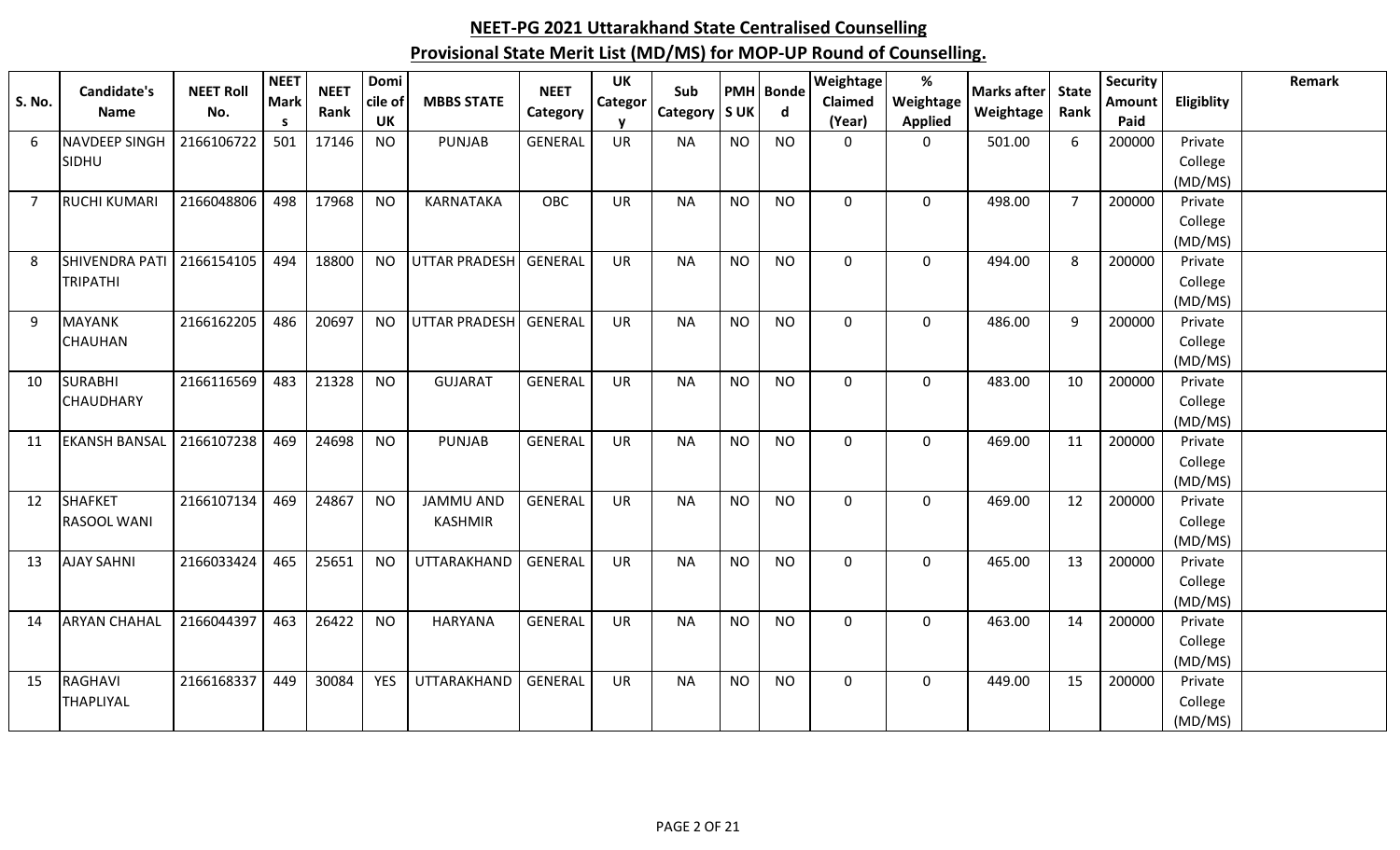| <b>S. No.</b> | Candidate's<br>Name | <b>NEET Roll</b><br>No. | <b>NEET</b><br><b>Mark</b><br>S. | <b>NEET</b><br>Rank | Domi<br>cile of<br>UK | <b>MBBS STATE</b>    | <b>NEET</b><br>Category | <b>UK</b><br>Categor | Sub<br>Category   S UK |            | <b>PMH</b> Bonde<br>d | <b>Weightage</b><br>Claimed<br>(Year) | $\%$<br>Weightage<br><b>Applied</b> | <b>Marks after</b><br>Weightage | <b>State</b><br>Rank | <b>Security</b><br><b>Amount</b><br>Paid | Eligiblity         | Remark |
|---------------|---------------------|-------------------------|----------------------------------|---------------------|-----------------------|----------------------|-------------------------|----------------------|------------------------|------------|-----------------------|---------------------------------------|-------------------------------------|---------------------------------|----------------------|------------------------------------------|--------------------|--------|
| 16            | <b>POOJA</b>        | 2166043470              | 449                              | 30171               | <b>NO</b>             | <b>UTTAR PRADESH</b> | GENERAL                 | <b>UR</b>            | <b>NA</b>              | <b>NO</b>  | <b>NO</b>             | $\mathbf 0$                           | $\mathbf 0$                         | 449.00                          | 16                   | 200000                                   | Private            |        |
|               |                     |                         |                                  |                     |                       |                      |                         |                      |                        |            |                       |                                       |                                     |                                 |                      |                                          | College            |        |
|               |                     |                         |                                  |                     |                       |                      |                         |                      |                        |            |                       |                                       |                                     |                                 |                      |                                          | (MD/MS)            |        |
| 17            | <b>FAIZ RAHMANI</b> | 2166169375              | 345                              | 64971               | <b>YES</b>            | <b>UTTARAKHAND</b>   | <b>OBC</b>              | OBC                  | <b>NA</b>              | <b>YES</b> | <b>YES</b>            | 3 >                                   | 30                                  | 448.50                          | 17                   | 12500                                    | Govt.              |        |
|               |                     |                         |                                  |                     |                       |                      |                         |                      |                        |            |                       |                                       |                                     |                                 |                      |                                          | College            |        |
|               |                     |                         |                                  |                     |                       |                      |                         |                      |                        |            |                       |                                       |                                     |                                 |                      |                                          | (MD/MS)            |        |
| 18            | <b>SWETA DAS</b>    | 2166151819              | 446                              | 31018               | <b>NO</b>             | <b>KARNATAKA</b>     | <b>GENERAL</b>          | <b>UR</b>            | <b>NA</b>              | <b>NO</b>  | <b>NO</b>             | $\mathbf 0$                           | 0                                   | 446.00                          | 18                   | 200000                                   | Private            |        |
|               |                     |                         |                                  |                     |                       |                      |                         |                      |                        |            |                       |                                       |                                     |                                 |                      |                                          | College            |        |
|               |                     |                         |                                  |                     |                       |                      |                         |                      |                        |            |                       |                                       |                                     |                                 |                      |                                          | (MD/MS)            |        |
| 19            | <b>BHAVIKA</b>      | 2166106709              | 444                              | 31552               | <b>NO</b>             | <b>PUNJAB</b>        | <b>GENERAL</b>          | <b>UR</b>            | <b>NA</b>              | <b>NO</b>  | <b>NO</b>             | $\mathbf 0$                           | $\mathbf 0$                         | 444.00                          | 19                   | 200000                                   | Private            |        |
|               |                     |                         |                                  |                     |                       |                      |                         |                      |                        |            |                       |                                       |                                     |                                 |                      |                                          | College            |        |
| 20            | <b>SUMATI</b>       | 2166046256              | 442                              | 32025               | <b>NO</b>             | RAJASTHAN            | <b>GENERAL</b>          | <b>UR</b>            | <b>NA</b>              | <b>NO</b>  | <b>NO</b>             | $\mathbf 0$                           | $\mathbf 0$                         | 442.00                          | 20                   | 200000                                   | (MD/MS)<br>Private |        |
|               | <b>BHATNAGAR</b>    |                         |                                  |                     |                       |                      |                         |                      |                        |            |                       |                                       |                                     |                                 |                      |                                          | College            |        |
|               |                     |                         |                                  |                     |                       |                      |                         |                      |                        |            |                       |                                       |                                     |                                 |                      |                                          | (MD/MS)            |        |
| 21            | <b>REKHA SEVDA</b>  | 2166030266              | 436                              | 33747               | <b>NO</b>             | <b>DELHI</b>         | OBC                     | <b>UR</b>            | <b>NA</b>              | <b>NO</b>  | <b>NO</b>             | $\mathbf 0$                           | $\mathbf 0$                         | 436.00                          | 21                   | 200000                                   | Private            |        |
|               |                     |                         |                                  |                     |                       |                      |                         |                      |                        |            |                       |                                       |                                     |                                 |                      |                                          | College            |        |
|               |                     |                         |                                  |                     |                       |                      |                         |                      |                        |            |                       |                                       |                                     |                                 |                      |                                          | (MD/MS)            |        |
| 22            | <b>SUNNY GUPTA</b>  | 2166074354              | 433                              | 34740               | <b>NO</b>             | <b>MADHYA</b>        | <b>GENERAL</b>          | <b>UR</b>            | <b>NA</b>              | <b>NO</b>  | <b>NO</b>             | $\mathbf 0$                           | $\mathbf 0$                         | 433.00                          | 22                   | 200000                                   | Private            |        |
|               |                     |                         |                                  |                     |                       | PRADESH              |                         |                      |                        |            |                       |                                       |                                     |                                 |                      |                                          | College            |        |
|               |                     |                         |                                  |                     |                       |                      |                         |                      |                        |            |                       |                                       |                                     |                                 |                      |                                          | (MD/MS)            |        |
| 23            | LAVANYA             | 2166029355              | 430                              | 35793               | <b>YES</b>            | UTTARAKHAND          | GENERAL                 | <b>UR</b>            | <b>NA</b>              | <b>NO</b>  | <b>NO</b>             | $\mathbf 0$                           | $\mathbf 0$                         | 430.00                          | 23                   | 25000                                    | Govt.              |        |
|               | <b>BADOLA</b>       |                         |                                  |                     |                       |                      |                         |                      |                        |            |                       |                                       |                                     |                                 |                      |                                          | College            |        |
|               |                     |                         |                                  |                     |                       |                      |                         |                      |                        |            |                       |                                       |                                     |                                 |                      |                                          | (MD/MS)            |        |
| 24            | KANWALPREET         | 2166105523              | 422                              | 37979               | <b>NO</b>             | <b>PUNJAB</b>        | <b>GENERAL</b>          | <b>UR</b>            | <b>NA</b>              | <b>NO</b>  | <b>NO</b>             | $\mathbf 0$                           | $\mathbf 0$                         | 422.00                          | 24                   | 200000                                   | Private            |        |
|               | <b>SINGH</b>        |                         |                                  |                     |                       |                      |                         |                      |                        |            |                       |                                       |                                     |                                 |                      |                                          | College            |        |
|               |                     |                         |                                  |                     |                       |                      |                         |                      |                        |            |                       |                                       |                                     |                                 |                      |                                          | (MD/MS)            |        |
| 25            | AKHIL               | 2166042454              | 417                              | 39728               | <b>NO</b>             | <b>HARYANA</b>       | <b>GENERAL</b>          | <b>UR</b>            | <b>NA</b>              | <b>NO</b>  | <b>NO</b>             | $\mathbf{0}$                          | $\mathbf 0$                         | 417.00                          | 25                   | 200000                                   | Private            |        |
|               | <b>BHARDWAJ</b>     |                         |                                  |                     |                       |                      |                         |                      |                        |            |                       |                                       |                                     |                                 |                      |                                          | College            |        |
|               |                     |                         |                                  |                     |                       |                      |                         |                      |                        |            |                       |                                       |                                     |                                 |                      |                                          | (MD/MS)            |        |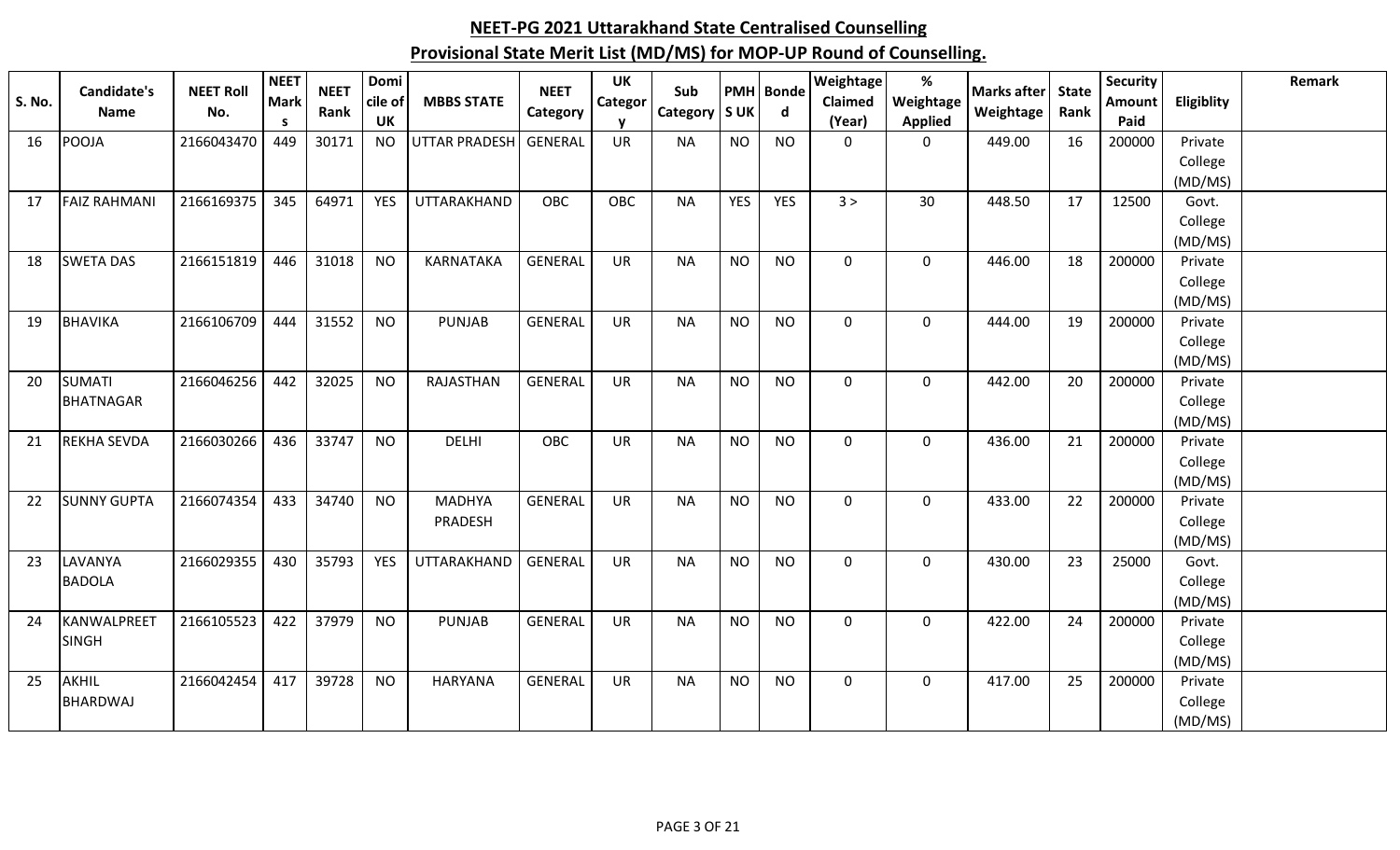| <b>S. No.</b> | Candidate's          | <b>NEET Roll</b> | <b>NEET</b><br><b>Mark</b> | <b>NEET</b> | Domi<br>cile of | <b>MBBS STATE</b>  | <b>NEET</b>    | <b>UK</b><br>Categor | Sub           |            | <b>PMH</b> Bonde | Weightage<br><b>Claimed</b> | %<br>Weightage | Marks after | <b>State</b> | <b>Security</b><br>Amount | Eligiblity        | Remark |
|---------------|----------------------|------------------|----------------------------|-------------|-----------------|--------------------|----------------|----------------------|---------------|------------|------------------|-----------------------------|----------------|-------------|--------------|---------------------------|-------------------|--------|
|               | <b>Name</b>          | No.              | S.                         | Rank        | <b>UK</b>       |                    | Category       | <b>v</b>             | Category S UK |            | d                | (Year)                      | <b>Applied</b> | Weightage   | Rank         | Paid                      |                   |        |
| 26            | <b>HANISHA</b>       | 2166139733       | 415                        | 40259       | <b>NO</b>       | TELANGANA          | <b>GENERAL</b> | <b>UR</b>            | <b>NA</b>     | <b>NO</b>  | <b>NO</b>        | $\mathbf 0$                 | $\mathbf 0$    | 415.00      | 26           | 200000                    | Private           |        |
|               | <b>VASIREDDY</b>     |                  |                            |             |                 |                    |                |                      |               |            |                  |                             |                |             |              |                           | College           |        |
|               |                      |                  |                            |             |                 |                    |                |                      |               |            |                  |                             |                |             |              |                           | (MD/MS)           |        |
| 27            | <b>MOHIT SINGLA</b>  | 2166108357       | 413                        | 40904       | <b>NO</b>       | <b>PUNJAB</b>      | <b>GENERAL</b> | <b>UR</b>            | <b>NA</b>     | <b>NO</b>  | <b>NO</b>        | $\mathbf 0$                 | $\mathbf 0$    | 413.00      | 27           | 200000                    | Private           |        |
|               |                      |                  |                            |             |                 |                    |                |                      |               |            |                  |                             |                |             |              |                           | College           |        |
| 28            | <b>GARIMA</b>        | 2166168801       | 316                        | 77261       | <b>YES</b>      | UTTARAKHAND        | <b>SC</b>      | SC                   | <b>NA</b>     | <b>YES</b> | <b>YES</b>       | 3 >                         | 30             | 410.80      | 28           | 12500                     | (MD/MS)<br>Govt.  |        |
|               |                      |                  |                            |             |                 |                    |                |                      |               |            |                  |                             |                |             |              |                           | College           |        |
|               |                      |                  |                            |             |                 |                    |                |                      |               |            |                  |                             |                |             |              |                           | (MD/MS)           |        |
| 29            | <b>NIRAJITA</b>      | 2166173501       | 410                        | 41982       | <b>NO</b>       | <b>WEST BENGAL</b> | <b>GENERAL</b> | <b>UR</b>            | <b>NA</b>     | <b>NO</b>  | <b>NO</b>        | $\mathbf 0$                 | $\mathbf 0$    | 410.00      | 29           | 200000                    | Private           |        |
|               | <b>CHAKRABORTY</b>   |                  |                            |             |                 |                    |                |                      |               |            |                  |                             |                |             |              |                           | College           |        |
|               |                      |                  |                            |             |                 |                    |                |                      |               |            |                  |                             |                |             |              |                           | (MD/MS)           |        |
| 30            | ANNU                 | 2166044910       | 405                        | 43437       | <b>NO</b>       | <b>HARYANA</b>     | <b>GENERAL</b> | <b>UR</b>            | <b>NA</b>     | <b>NO</b>  | <b>NO</b>        | $\mathbf 0$                 | 0              | 405.00      | 30           | <b>NULL</b>               | <b>Only FAPUS</b> |        |
| 31            | <b>SAVITA PANDEY</b> | 2166168038       | 311                        | 79305       | <b>YES</b>      | <b>MADHYA</b>      | <b>GENERAL</b> | <b>UR</b>            | Ward of       | <b>YES</b> | <b>NO</b>        | 3 >                         | 30             | 404.30      | 31           | 200000                    | Private           |        |
|               |                      |                  |                            |             |                 | PRADESH            |                |                      | freedom       |            |                  |                             |                |             |              |                           | College           |        |
|               |                      |                  |                            |             |                 |                    |                |                      | fighter(FF)   |            |                  |                             |                |             |              |                           | (MD/MS)           |        |
| 32            | <b>MOHMMAD</b>       | 2166168778       | 301                        | 83640       | <b>YES</b>      | UTTARAKHAND        | <b>GENERAL</b> | <b>UR</b>            | <b>NA</b>     | <b>YES</b> | <b>YES</b>       | 3 >                         | 30             | 391.30      | 32           | 200000                    | Govt.             |        |
|               | RASHID               |                  |                            |             |                 |                    |                |                      |               |            |                  |                             |                |             |              |                           | College           |        |
|               |                      |                  |                            |             |                 |                    |                |                      |               |            |                  |                             |                |             |              |                           | (MD/MS),          |        |
|               |                      |                  |                            |             |                 |                    |                |                      |               |            |                  |                             |                |             |              |                           | Private           |        |
|               |                      |                  |                            |             |                 |                    |                |                      |               |            |                  |                             |                |             |              |                           | College           |        |
|               |                      |                  |                            |             |                 |                    |                |                      |               |            |                  |                             |                |             |              |                           | (MD/MS)           |        |
| 33            | RACHIT               | 2166019092       | 391                        | 48133       | <b>NO</b>       | <b>WEST BENGAL</b> | <b>GENERAL</b> | <b>UR</b>            | <b>NA</b>     | <b>NO</b>  | <b>NO</b>        | $\mathbf 0$                 | $\mathbf 0$    | 391.00      | 33           | 200000                    | Private           |        |
|               | <b>SINGHANIA</b>     |                  |                            |             |                 |                    |                |                      |               |            |                  |                             |                |             |              |                           | College           |        |
|               |                      |                  |                            |             |                 |                    |                |                      |               |            |                  |                             |                |             |              |                           | (MD/MS)           |        |
| 34            | MEETUL GUPTA         | 2166043565       | 391                        | 48249       | <b>NO</b>       | KARNATAKA          | <b>GENERAL</b> | <b>UR</b>            | <b>NA</b>     | <b>NO</b>  | <b>NO</b>        | $\mathbf 0$                 | $\mathbf 0$    | 391.00      | 34           | 200000                    | Private           |        |
|               |                      |                  |                            |             |                 |                    |                |                      |               |            |                  |                             |                |             |              |                           | College           |        |
|               |                      |                  |                            |             |                 |                    |                |                      |               |            |                  |                             |                |             |              |                           | (MD/MS)           |        |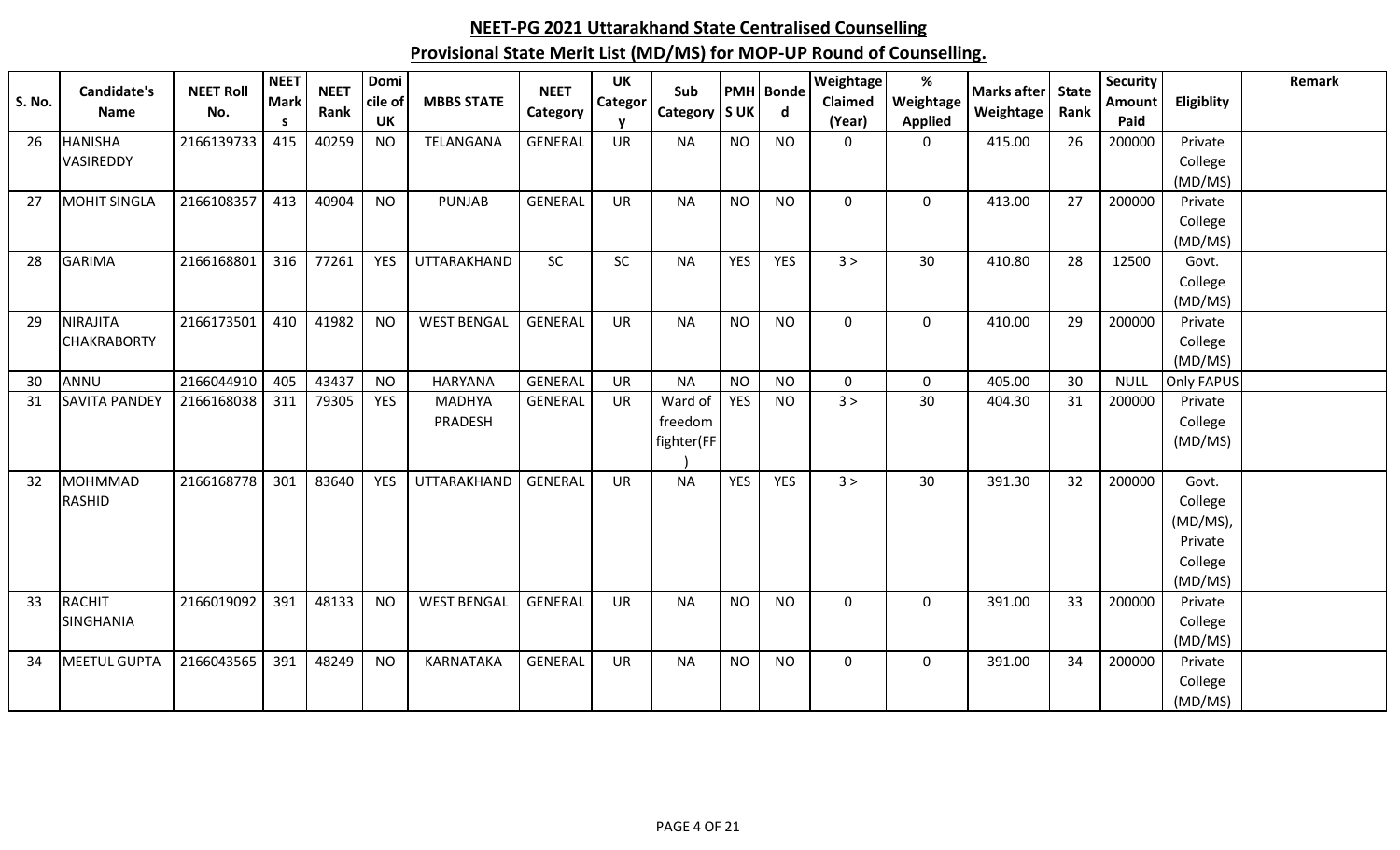|               | Candidate's         |                  | <b>NEET</b> | <b>NEET</b> | Domi       |                    | <b>NEET</b>    | <b>UK</b> |                 |            |                  | Weightage      | %              |                   |      | <b>Security</b> |                    | Remark |
|---------------|---------------------|------------------|-------------|-------------|------------|--------------------|----------------|-----------|-----------------|------------|------------------|----------------|----------------|-------------------|------|-----------------|--------------------|--------|
| <b>S. No.</b> |                     | <b>NEET Roll</b> | Mark        |             | cile of    | <b>MBBS STATE</b>  |                | Categor   | Sub             |            | <b>PMH</b> Bonde | <b>Claimed</b> | Weightage      | Marks after State |      | Amount          | Eligiblity         |        |
|               | Name                | No.              | S.          | Rank        | <b>UK</b>  |                    | Category       | v         | Category   S UK |            | $\mathsf{d}$     | (Year)         | <b>Applied</b> | Weightage         | Rank | Paid            |                    |        |
| 35            | <b>PRIYA SETHI</b>  | 2166105434       | 391         | 48319       | <b>NO</b>  | UTTARAKHAND        | <b>GENERAL</b> | <b>UR</b> | <b>NA</b>       | <b>NO</b>  | <b>NO</b>        | $\mathbf 0$    | $\mathbf 0$    | 391.00            | 35   | 200000          | Govt.              |        |
|               |                     |                  |             |             |            |                    |                |           |                 |            |                  |                |                |                   |      |                 | College            |        |
|               |                     |                  |             |             |            |                    |                |           |                 |            |                  |                |                |                   |      |                 | (MD/MS),           |        |
|               |                     |                  |             |             |            |                    |                |           |                 |            |                  |                |                |                   |      |                 | Private            |        |
|               |                     |                  |             |             |            |                    |                |           |                 |            |                  |                |                |                   |      |                 | College            |        |
|               |                     |                  |             |             |            |                    |                |           |                 |            |                  |                |                |                   |      |                 | (MD/MS)            |        |
| 36            | <b>LIZA GUPTA</b>   | 2166105224       | 390         | 48723       | <b>NO</b>  | <b>PUNJAB</b>      | <b>GENERAL</b> | <b>UR</b> | <b>NA</b>       | <b>NO</b>  | <b>NO</b>        | $\mathbf 0$    | $\mathsf 0$    | 390.00            | 36   | 200000          | Private            |        |
|               |                     |                  |             |             |            |                    |                |           |                 |            |                  |                |                |                   |      |                 | College            |        |
|               |                     |                  |             |             |            |                    |                |           |                 |            |                  |                |                |                   |      |                 | (MD/MS)            |        |
| 37            | <b>MOHD IMRAN</b>   | 2166151802       | 298         | 84998       | <b>NO</b>  | UTTARAKHAND        | OBC            | <b>UR</b> | <b>NA</b>       | <b>YES</b> | <b>YES</b>       | 3 >            | 30             | 387.40            | 37   | 25000           | Govt.              |        |
|               | <b>ASLAM ANSARI</b> |                  |             |             |            |                    |                |           |                 |            |                  |                |                |                   |      |                 | College            |        |
|               |                     |                  |             |             |            |                    |                |           |                 |            |                  |                |                |                   |      |                 | (MD/MS)            |        |
| 38            | <b>SNEHI KANYAL</b> | 2166168797       | 297         | 85431       | <b>YES</b> | UTTARAKHAND        | <b>GENERAL</b> | <b>UR</b> | Ward of         | <b>YES</b> | <b>YES</b>       | 3 >            | 30             | 386.10            | 38   | 200000          | Govt.              |        |
|               |                     |                  |             |             |            |                    |                |           | freedom         |            |                  |                |                |                   |      |                 | College            |        |
|               |                     |                  |             |             |            |                    |                |           | fighter(FF      |            |                  |                |                |                   |      |                 | (MD/MS),           |        |
|               |                     |                  |             |             |            |                    |                |           | ), Ward of      |            |                  |                |                |                   |      |                 | Private            |        |
|               |                     |                  |             |             |            |                    |                |           | defence         |            |                  |                |                |                   |      |                 | College            |        |
|               |                     |                  |             |             |            |                    |                |           | personnel       |            |                  |                |                |                   |      |                 | (MD/MS)            |        |
|               |                     |                  |             |             |            |                    |                |           | (DPW)           |            |                  |                |                |                   |      |                 |                    |        |
|               |                     |                  |             |             |            |                    |                |           |                 |            |                  |                |                |                   |      |                 |                    |        |
| 39            | <b>ANAND</b>        | 2166168632       | 297         | 85487       | <b>YES</b> | UTTARAKHAND        | <b>GENERAL</b> | <b>UR</b> | <b>NA</b>       | <b>YES</b> | <b>NO</b>        | 3 >            | 30             | 386.10            | 39   | 200000          | Govt.              |        |
|               | <b>BASAWAL</b>      |                  |             |             |            |                    |                |           |                 |            |                  |                |                |                   |      |                 | College            |        |
|               |                     |                  |             |             |            |                    |                |           |                 |            |                  |                |                |                   |      |                 | (MD/MS),           |        |
|               |                     |                  |             |             |            |                    |                |           |                 |            |                  |                |                |                   |      |                 | Private            |        |
|               |                     |                  |             |             |            |                    |                |           |                 |            |                  |                |                |                   |      |                 | College            |        |
|               |                     |                  |             |             |            |                    |                |           |                 |            |                  |                |                |                   |      |                 | (MD/MS)            |        |
| 40            | SHUBHANI            | 2166109825       | 384         | 50775       | <b>NO</b>  | UTTARAKHAND        | <b>GENERAL</b> | <b>UR</b> | <b>NA</b>       | <b>NO</b>  | <b>NO</b>        | $\mathbf 0$    | $\mathsf 0$    | 384.00            | 40   | 25000           | Govt.              |        |
|               | <b>SINGH</b>        |                  |             |             |            |                    |                |           |                 |            |                  |                |                |                   |      |                 | College            |        |
|               | PRIYA CHUGH         | 2166093689       | 383         | 51219       | <b>NO</b>  | <b>MAHARASHTRA</b> | <b>GENERAL</b> | <b>UR</b> | <b>NA</b>       | <b>NO</b>  | <b>NO</b>        | $\mathbf 0$    | $\mathbf 0$    | 383.00            | 41   | 200000          | (MD/MS)<br>Private |        |
| 41            |                     |                  |             |             |            |                    |                |           |                 |            |                  |                |                |                   |      |                 |                    |        |
|               |                     |                  |             |             |            |                    |                |           |                 |            |                  |                |                |                   |      |                 | College            |        |
|               |                     |                  |             |             |            |                    |                |           |                 |            |                  |                |                |                   |      |                 | (MD/MS)            |        |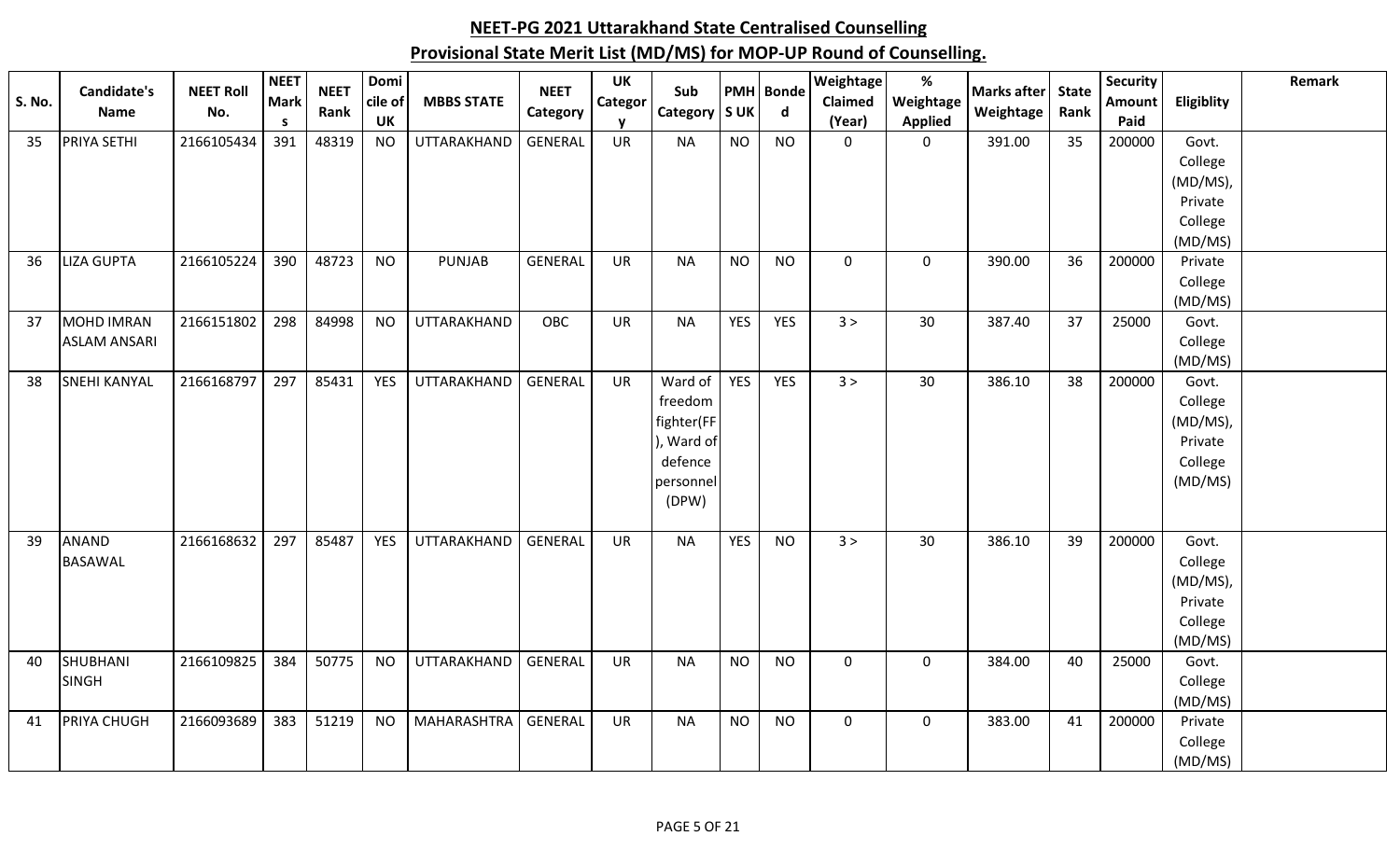| <b>S. No.</b> | Candidate's<br><b>Name</b> | <b>NEET Roll</b><br>No. | <b>NEET</b><br>Mark<br>S | <b>NEET</b><br>Rank | Domi<br>cile of<br>UK | <b>MBBS STATE</b>    | <b>NEET</b><br>Category | <b>UK</b><br>Categor | Sub<br>Category   S UK |            | <b>PMH</b> Bonde<br>d | <b>Weightage</b><br>Claimed<br>(Year) | $\%$<br>Weightage<br><b>Applied</b> | <b>Marks after</b><br>Weightage | <b>State</b><br>Rank | Security<br><b>Amount</b><br>Paid | Eligiblity         | Remark |
|---------------|----------------------------|-------------------------|--------------------------|---------------------|-----------------------|----------------------|-------------------------|----------------------|------------------------|------------|-----------------------|---------------------------------------|-------------------------------------|---------------------------------|----------------------|-----------------------------------|--------------------|--------|
| 42            | VAISHALI                   | 2166046136              | 382                      | 51553               | <b>NO</b>             | <b>UTTAR PRADESH</b> | <b>GENERAL</b>          | <b>UR</b>            | <b>NA</b>              | <b>NO</b>  | <b>NO</b>             | $\mathbf 0$                           | $\mathbf 0$                         | 382.00                          | 42                   | 200000                            | Private            |        |
|               | <b>MADAN</b>               |                         |                          |                     |                       |                      |                         |                      |                        |            |                       |                                       |                                     |                                 |                      |                                   | College            |        |
|               |                            |                         |                          |                     |                       |                      |                         |                      |                        |            |                       |                                       |                                     |                                 |                      |                                   | (MD/MS)            |        |
| 43            | <b>HARAMRIT</b>            | 2166106582              | 380                      | 52110               | <b>NO</b>             | <b>PUNJAB</b>        | <b>GENERAL</b>          | <b>UR</b>            | <b>NA</b>              | <b>NO</b>  | <b>NO</b>             | $\mathbf 0$                           | $\mathbf 0$                         | 380.00                          | 43                   | 200000                            | Private            |        |
|               | <b>SINGH</b>               |                         |                          |                     |                       |                      |                         |                      |                        |            |                       |                                       |                                     |                                 |                      |                                   | College            |        |
|               |                            |                         |                          |                     |                       |                      |                         |                      |                        |            |                       |                                       |                                     |                                 |                      |                                   | (MD/MS)            |        |
| 44            | SHAHNWAZ                   | 2166168805              | 292                      | 87387               | <b>YES</b>            | UTTARAKHAND          | OBC                     | UR                   | <b>NA</b>              | <b>YES</b> | <b>YES</b>            | 3 >                                   | 30                                  | 379.60                          | 44                   | 200000                            | Govt.              |        |
|               |                            |                         |                          |                     |                       |                      |                         |                      |                        |            |                       |                                       |                                     |                                 |                      |                                   | College            |        |
|               |                            |                         |                          |                     |                       |                      |                         |                      |                        |            |                       |                                       |                                     |                                 |                      |                                   | (MD/MS),           |        |
|               |                            |                         |                          |                     |                       |                      |                         |                      |                        |            |                       |                                       |                                     |                                 |                      |                                   | Private            |        |
|               |                            |                         |                          |                     |                       |                      |                         |                      |                        |            |                       |                                       |                                     |                                 |                      |                                   | College            |        |
|               |                            |                         |                          |                     |                       |                      |                         |                      |                        |            |                       |                                       |                                     |                                 |                      |                                   | (MD/MS)            |        |
| 45            | <b>NACHIKETA</b>           | 2166039618              | 375                      | 54168               | <b>NO</b>             | <b>OTHERS</b>        | <b>GENERAL</b>          | <b>UR</b>            | <b>NA</b>              | <b>NO</b>  | <b>NO</b>             | $\mathbf 0$                           | $\mathbf 0$                         | 375.00                          | 45                   | 200000                            | Private            |        |
|               | BHARATBHAI<br><b>PATEL</b> |                         |                          |                     |                       |                      |                         |                      |                        |            |                       |                                       |                                     |                                 |                      |                                   | College            |        |
| 46            | <b>ABHIPSA VATS</b>        | 2166153352              | 375                      | 54181               | <b>NO</b>             | <b>MAHARASHTRA</b>   | <b>GENERAL</b>          | <b>UR</b>            | <b>NA</b>              | <b>NO</b>  | <b>NO</b>             | $\mathbf 0$                           | $\mathbf 0$                         | 375.00                          | 46                   | 200000                            | (MD/MS)<br>Private |        |
|               |                            |                         |                          |                     |                       |                      |                         |                      |                        |            |                       |                                       |                                     |                                 |                      |                                   | College            |        |
|               |                            |                         |                          |                     |                       |                      |                         |                      |                        |            |                       |                                       |                                     |                                 |                      |                                   | (MD/MS)            |        |
| 47            | <b>VAIBHAV</b>             | 2166024382              | 373                      | 54849               | <b>NO</b>             | <b>PUNJAB</b>        | <b>GENERAL</b>          | UR                   | <b>NA</b>              | <b>NO</b>  | <b>NO</b>             | $\mathbf 0$                           | $\mathbf 0$                         | 373.00                          | 47                   | 200000                            | Private            |        |
|               | <b>CHADHA</b>              |                         |                          |                     |                       |                      |                         |                      |                        |            |                       |                                       |                                     |                                 |                      |                                   | College            |        |
|               |                            |                         |                          |                     |                       |                      |                         |                      |                        |            |                       |                                       |                                     |                                 |                      |                                   | (MD/MS)            |        |
| 48            | <b>PREETI MANN</b>         | 2166029026              | 365                      | 57633               | <b>NO</b>             | UTTARAKHAND          | OBC                     | <b>UR</b>            | <b>NA</b>              | <b>NO</b>  | <b>NO</b>             | $\mathbf 0$                           | $\mathbf 0$                         | 365.00                          | 48                   | 200000                            | Govt.              |        |
|               |                            |                         |                          |                     |                       |                      |                         |                      |                        |            |                       |                                       |                                     |                                 |                      |                                   | College            |        |
|               |                            |                         |                          |                     |                       |                      |                         |                      |                        |            |                       |                                       |                                     |                                 |                      |                                   | (MD/MS),           |        |
|               |                            |                         |                          |                     |                       |                      |                         |                      |                        |            |                       |                                       |                                     |                                 |                      |                                   | Private            |        |
|               |                            |                         |                          |                     |                       |                      |                         |                      |                        |            |                       |                                       |                                     |                                 |                      |                                   | College            |        |
|               |                            |                         |                          |                     |                       |                      |                         |                      |                        |            |                       |                                       |                                     |                                 |                      |                                   | (MD/MS)            |        |
| 49            | <b>ASHIT BHATIA</b>        | 2166169285              | 364                      | 58175               | <b>YES</b>            | UTTARAKHAND          | <b>GENERAL</b>          | <b>UR</b>            | <b>NA</b>              | <b>NO</b>  | <b>NO</b>             | $\mathbf 0$                           | $\mathbf 0$                         | 364.00                          | 49                   | 200000                            | Private            |        |
|               |                            |                         |                          |                     |                       |                      |                         |                      |                        |            |                       |                                       |                                     |                                 |                      |                                   | College            |        |
|               |                            |                         |                          |                     |                       |                      |                         |                      |                        |            |                       |                                       |                                     |                                 |                      |                                   | (MD/MS)            |        |
| 50            | MOHAN                      | 2166089504              | 360                      | 59261               | <b>NO</b>             | <b>ANDHRA</b>        | <b>ST</b>               | <b>UR</b>            | <b>NA</b>              | <b>NO</b>  | <b>NO</b>             | $\mathbf 0$                           | $\mathbf 0$                         | 360.00                          | 50                   | <b>NULL</b>                       | Only FAPUS         |        |
|               | <b>BHANOTH</b>             |                         |                          |                     |                       | PRADESH              |                         |                      |                        |            |                       |                                       |                                     |                                 |                      |                                   |                    |        |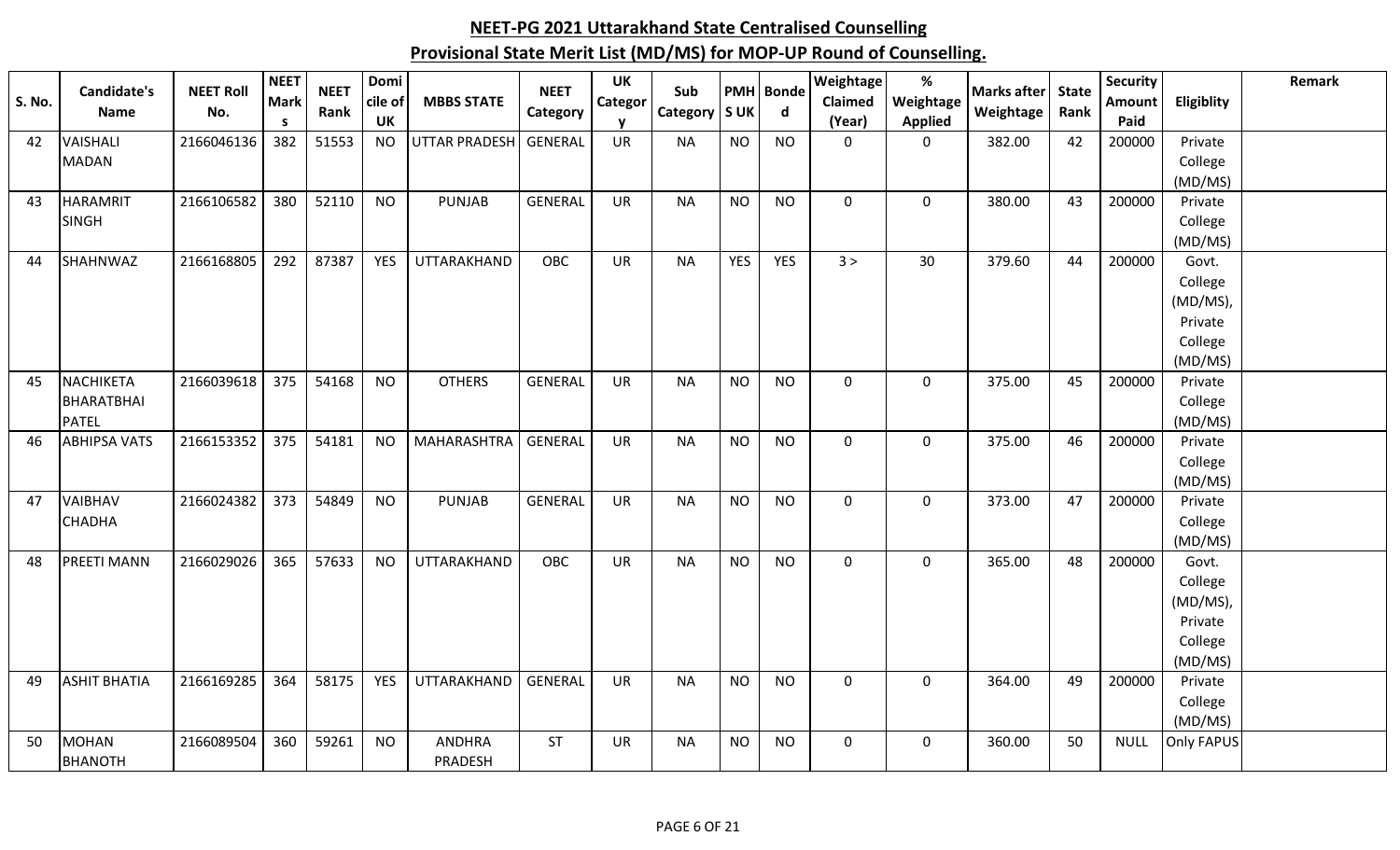| <b>S. No.</b> | Candidate's<br>Name | <b>NEET Roll</b><br>No. | <b>NEET</b><br><b>Mark</b><br><b>S</b> | <b>NEET</b><br>Rank | Domi<br>cile of<br>UK | <b>MBBS STATE</b>    | <b>NEET</b><br>Category | <b>UK</b><br>Categor<br>v | Sub<br>Category   S UK |           | <b>PMH</b> Bonde<br>$\mathsf{d}$ | Weightage<br>Claimed<br>(Year) | %<br>Weightage<br><b>Applied</b> | Marks after<br>Weightage | <b>State</b><br>Rank | Security<br>Amount<br>Paid | <b>Eligiblity</b> | Remark |
|---------------|---------------------|-------------------------|----------------------------------------|---------------------|-----------------------|----------------------|-------------------------|---------------------------|------------------------|-----------|----------------------------------|--------------------------------|----------------------------------|--------------------------|----------------------|----------------------------|-------------------|--------|
| 51            | SHIVANI             | 2166164947              | 356                                    | 60809               | <b>NO</b>             | KARNATAKA            | <b>OBC</b>              | <b>UR</b>                 | <b>NA</b>              | <b>NO</b> | <b>NO</b>                        | $\mathbf 0$                    | $\mathbf 0$                      | 356.00                   | 51                   | 200000                     | Private           |        |
|               |                     |                         |                                        |                     |                       |                      |                         |                           |                        |           |                                  |                                |                                  |                          |                      |                            | College           |        |
|               |                     |                         |                                        |                     |                       |                      |                         |                           |                        |           |                                  |                                |                                  |                          |                      |                            | (MD/MS)           |        |
| 52            | JITENDRA SAINI      | 2166168478              | 355                                    | 61397               | <b>NO</b>             | UTTARAKHAND          | OBC                     | UR                        | <b>NA</b>              | <b>NO</b> | <b>NO</b>                        | $\mathbf 0$                    | $\mathbf 0$                      | 355.00                   | 52                   | 200000                     | Govt.             |        |
|               |                     |                         |                                        |                     |                       |                      |                         |                           |                        |           |                                  |                                |                                  |                          |                      |                            | College           |        |
|               |                     |                         |                                        |                     |                       |                      |                         |                           |                        |           |                                  |                                |                                  |                          |                      |                            | (MD/MS),          |        |
|               |                     |                         |                                        |                     |                       |                      |                         |                           |                        |           |                                  |                                |                                  |                          |                      |                            | Private           |        |
|               |                     |                         |                                        |                     |                       |                      |                         |                           |                        |           |                                  |                                |                                  |                          |                      |                            | College           |        |
|               |                     |                         |                                        |                     |                       |                      |                         |                           |                        |           |                                  |                                |                                  |                          |                      |                            | (MD/MS)           |        |
| 53            | NIMISH GARG         | 2166106948              | 354                                    | 61894               | <b>NO</b>             | <b>PUNJAB</b>        | <b>GENERAL</b>          | <b>UR</b>                 | <b>NA</b>              | <b>NO</b> | <b>NO</b>                        | $\mathbf 0$                    | $\mathbf 0$                      | 354.00                   | 53                   | 200000                     | Private           |        |
|               |                     |                         |                                        |                     |                       |                      |                         |                           |                        |           |                                  |                                |                                  |                          |                      |                            | College           |        |
|               | NISHANT KANTH       | 2166168242              | 353                                    | 62145               | <b>NO</b>             | UTTARAKHAND          | <b>GENERAL</b>          | <b>UR</b>                 | <b>NA</b>              | <b>NO</b> | <b>NO</b>                        | $\mathbf 0$                    | $\mathbf 0$                      | 353.00                   | 54                   | 200000                     | (MD/MS)<br>Govt.  |        |
| 54            |                     |                         |                                        |                     |                       |                      |                         |                           |                        |           |                                  |                                |                                  |                          |                      |                            | College           |        |
|               |                     |                         |                                        |                     |                       |                      |                         |                           |                        |           |                                  |                                |                                  |                          |                      |                            | (MD/MS),          |        |
|               |                     |                         |                                        |                     |                       |                      |                         |                           |                        |           |                                  |                                |                                  |                          |                      |                            | Private           |        |
|               |                     |                         |                                        |                     |                       |                      |                         |                           |                        |           |                                  |                                |                                  |                          |                      |                            | College           |        |
|               |                     |                         |                                        |                     |                       |                      |                         |                           |                        |           |                                  |                                |                                  |                          |                      |                            | (MD/MS)           |        |
| 55            | <b>PARUL</b>        | 2166162261              | 352                                    | 62522               | <b>NO</b>             | <b>UTTAR PRADESH</b> | GENERAL                 | <b>UR</b>                 | <b>NA</b>              | <b>NO</b> | <b>NO</b>                        | $\mathbf 0$                    | $\mathbf 0$                      | 352.00                   | 55                   | 200000                     | Private           |        |
|               | <b>AGARWAL</b>      |                         |                                        |                     |                       |                      |                         |                           |                        |           |                                  |                                |                                  |                          |                      |                            | College           |        |
|               |                     |                         |                                        |                     |                       |                      |                         |                           |                        |           |                                  |                                |                                  |                          |                      |                            | (MD/MS)           |        |
| 56            | <b>MRIDULA KAUL</b> | 2166165003              | 350                                    | 63194               | <b>NO</b>             | <b>MAHARASHTRA</b>   | <b>GENERAL</b>          | <b>UR</b>                 | <b>NA</b>              | <b>NO</b> | <b>NO</b>                        | $\mathbf 0$                    | $\mathbf 0$                      | 350.00                   | 56                   | 200000                     | Private           |        |
|               |                     |                         |                                        |                     |                       |                      |                         |                           |                        |           |                                  |                                |                                  |                          |                      |                            | College           |        |
|               |                     |                         |                                        |                     |                       |                      |                         |                           |                        |           |                                  |                                |                                  |                          |                      |                            | (MD/MS)           |        |
| 57            | JESSICA REHSI       | 2166024450              | 349                                    | 63808               | <b>NO</b>             | CHANDIGARH           | <b>GENERAL</b>          | <b>UR</b>                 | <b>NA</b>              | <b>NO</b> | <b>NO</b>                        | $\mathbf 0$                    | $\mathbf 0$                      | 349.00                   | 57                   | 200000                     | Private           |        |
|               |                     |                         |                                        |                     |                       |                      |                         |                           |                        |           |                                  |                                |                                  |                          |                      |                            | College           |        |
|               |                     |                         |                                        |                     |                       |                      |                         |                           |                        |           |                                  |                                |                                  |                          |                      |                            | (MD/MS)           |        |
| 58            | <b>GURU MEHAR</b>   | 2166153307              | 348                                    | 63949               | <b>NO</b>             | <b>UTTAR PRADESH</b> | GENERAL                 | <b>UR</b>                 | <b>NA</b>              | <b>NO</b> | <b>NO</b>                        | $\mathbf 0$                    | $\mathbf 0$                      | 348.00                   | 58                   | 200000                     | Private           |        |
|               | <b>SHARMA</b>       |                         |                                        |                     |                       |                      |                         |                           |                        |           |                                  |                                |                                  |                          |                      |                            | College           |        |
|               |                     |                         |                                        |                     |                       |                      |                         |                           |                        |           |                                  |                                |                                  |                          |                      |                            | (MD/MS)           |        |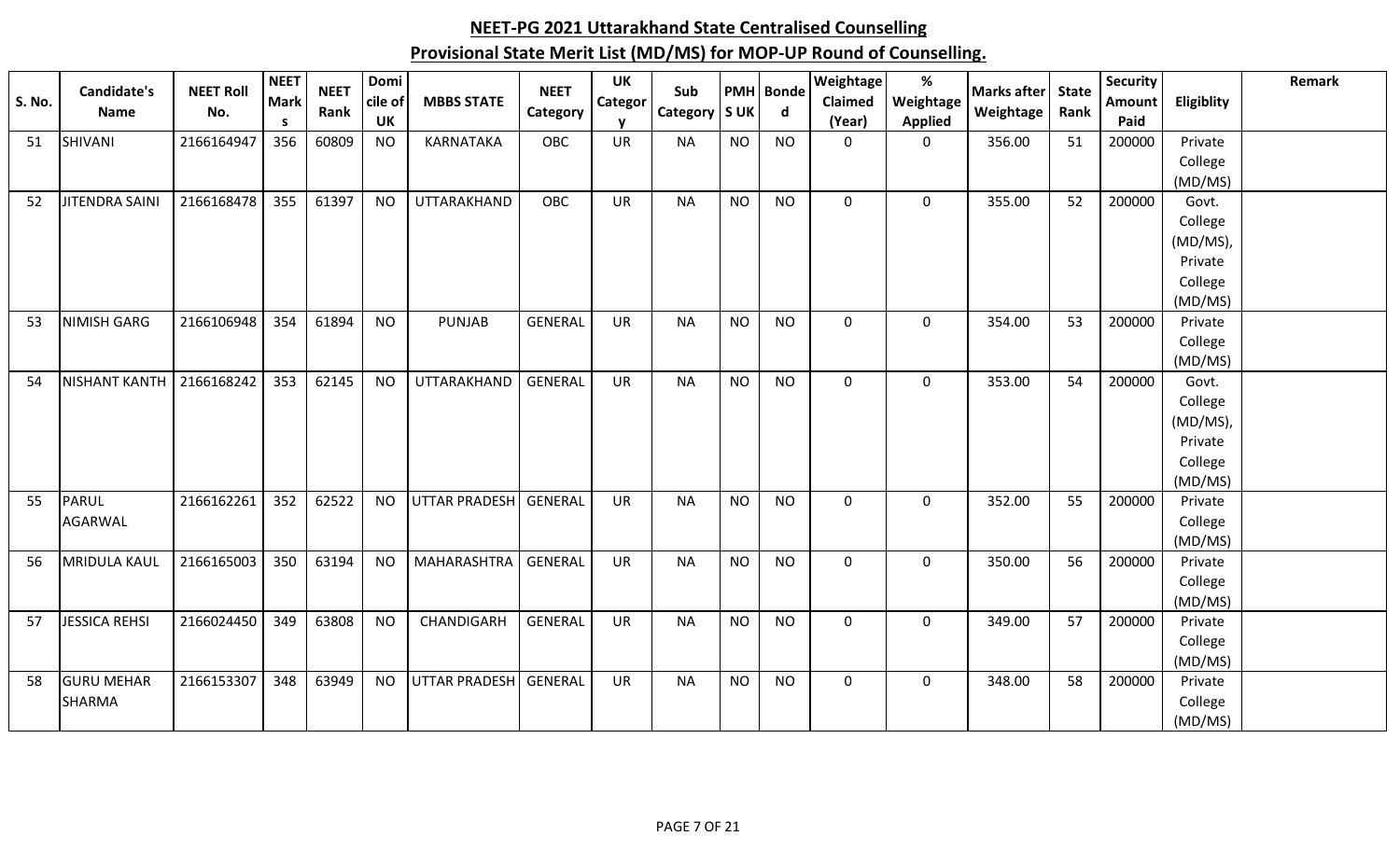| <b>S. No.</b> | Candidate's<br><b>Name</b> | <b>NEET Roll</b><br>No. | <b>NEET</b><br><b>Mark</b> | <b>NEET</b><br>Rank | Domi<br>cile of | <b>MBBS STATE</b>  | <b>NEET</b>    | <b>UK</b><br><b>Categor</b> | Sub       | <b>SUK</b> | <b>PMH</b> Bonde<br>$\mathsf{d}$ | Weightage<br>Claimed | %<br>Weightage | <b>Marks after</b><br>Weightage | <b>State</b><br>Rank | <b>Security</b><br>Amount | Eligiblity | Remark |
|---------------|----------------------------|-------------------------|----------------------------|---------------------|-----------------|--------------------|----------------|-----------------------------|-----------|------------|----------------------------------|----------------------|----------------|---------------------------------|----------------------|---------------------------|------------|--------|
|               |                            |                         | S.                         |                     | <b>UK</b>       |                    | Category       |                             | Category  |            |                                  | (Year)               | <b>Applied</b> |                                 |                      | Paid                      |            |        |
| 59            | <b>BIPIN KUMAR</b>         | 2166153969              | 346                        | 64762               | <b>NO</b>       | UTTARAKHAND        | OBC            | <b>UR</b>                   | <b>NA</b> | <b>NO</b>  | <b>NO</b>                        | $\Omega$             | $\Omega$       | 346.00                          | 59                   | 200000                    | Govt.      |        |
|               | <b>SINGH</b>               |                         |                            |                     |                 |                    |                |                             |           |            |                                  |                      |                |                                 |                      |                           | College    |        |
|               |                            |                         |                            |                     |                 |                    |                |                             |           |            |                                  |                      |                |                                 |                      |                           | (MD/MS),   |        |
|               |                            |                         |                            |                     |                 |                    |                |                             |           |            |                                  |                      |                |                                 |                      |                           | Private    |        |
|               |                            |                         |                            |                     |                 |                    |                |                             |           |            |                                  |                      |                |                                 |                      |                           | College    |        |
|               |                            |                         |                            |                     |                 |                    |                |                             |           |            |                                  |                      |                |                                 |                      |                           | (MD/MS)    |        |
| 60            | <b>VIKASH THALEDI</b>      | 2166168430              | 340                        | 67196               | <b>YES</b>      | <b>UTTARAKHAND</b> | GENERAL        | <b>UR</b>                   | <b>NA</b> | <b>YES</b> | <b>NO</b>                        | < 1                  | $\mathbf 0$    | 340.00                          | 60                   | 200000                    | Govt.      |        |
|               |                            |                         |                            |                     |                 |                    |                |                             |           |            |                                  |                      |                |                                 |                      |                           | College    |        |
|               |                            |                         |                            |                     |                 |                    |                |                             |           |            |                                  |                      |                |                                 |                      |                           | (MD/MS),   |        |
|               |                            |                         |                            |                     |                 |                    |                |                             |           |            |                                  |                      |                |                                 |                      |                           | Private    |        |
|               |                            |                         |                            |                     |                 |                    |                |                             |           |            |                                  |                      |                |                                 |                      |                           | College    |        |
|               |                            |                         |                            |                     |                 |                    |                |                             |           |            |                                  |                      |                |                                 |                      |                           | (MD/MS)    |        |
| 61            | <b>SAKSHI SIWACH</b>       | 2166161847              | 339                        | 67671               | <b>NO</b>       | <b>PONDICHERRY</b> | <b>GENERAL</b> | <b>UR</b>                   | <b>NA</b> | <b>NO</b>  | <b>NO</b>                        | $\mathbf 0$          | $\mathbf 0$    | 339.00                          | 61                   | 200000                    | Private    |        |
|               |                            |                         |                            |                     |                 |                    |                |                             |           |            |                                  |                      |                |                                 |                      |                           | College    |        |
|               |                            |                         |                            |                     |                 |                    |                |                             |           |            |                                  |                      |                |                                 |                      |                           | (MD/MS)    |        |
| 62            | <b>AMAN GUPTA</b>          | 2166033520              | 337                        | 68364               | <b>NO</b>       | KARNATAKA          | <b>GENERAL</b> | <b>UR</b>                   | <b>NA</b> | <b>NO</b>  | <b>NO</b>                        | $\Omega$             | $\mathbf{0}$   | 337.00                          | 62                   | 200000                    | Private    |        |
|               |                            |                         |                            |                     |                 |                    |                |                             |           |            |                                  |                      |                |                                 |                      |                           | College    |        |
|               |                            |                         |                            |                     |                 |                    |                |                             |           |            |                                  |                      |                |                                 |                      |                           | (MD/MS)    |        |
| 63            | <b>AMAN DEEP</b>           | 2166107851              | 336                        | 68783               | <b>NO</b>       | <b>PUNJAB</b>      | <b>GENERAL</b> | <b>UR</b>                   | <b>NA</b> | <b>NO</b>  | <b>NO</b>                        | $\mathbf 0$          | $\mathbf 0$    | 336.00                          | 63                   | 200000                    | Private    |        |
|               | ARORA                      |                         |                            |                     |                 |                    |                |                             |           |            |                                  |                      |                |                                 |                      |                           | College    |        |
|               |                            |                         |                            |                     |                 |                    |                |                             |           |            |                                  |                      |                |                                 |                      |                           | (MD/MS)    |        |
| 64            | <b>SAURABH GUPTA</b>       | 2166033032              | 336                        | 68889               | <b>NO</b>       | <b>DELHI</b>       | <b>GENERAL</b> | UR                          | <b>NA</b> | <b>NO</b>  | <b>NO</b>                        | $\mathbf 0$          | $\mathbf 0$    | 336.00                          | 64                   | 200000                    | Private    |        |
|               |                            |                         |                            |                     |                 |                    |                |                             |           |            |                                  |                      |                |                                 |                      |                           | College    |        |
|               |                            |                         | 334                        |                     |                 |                    |                |                             |           |            |                                  |                      |                |                                 |                      |                           | (MD/MS)    |        |
| 65            | <b>MONA</b>                | 2166160805              |                            | 69936               | <b>NO</b>       | <b>WEST BENGAL</b> | <b>GENERAL</b> | UR                          | <b>NA</b> | <b>NO</b>  | <b>NO</b>                        | $\mathbf 0$          | $\mathbf 0$    | 334.00                          | 65                   | 200000                    | Private    |        |
|               | <b>SRIVASTAVA</b>          |                         |                            |                     |                 |                    |                |                             |           |            |                                  |                      |                |                                 |                      |                           | College    |        |
|               |                            |                         |                            |                     |                 |                    |                |                             |           |            |                                  |                      |                |                                 |                      |                           | (MD/MS)    |        |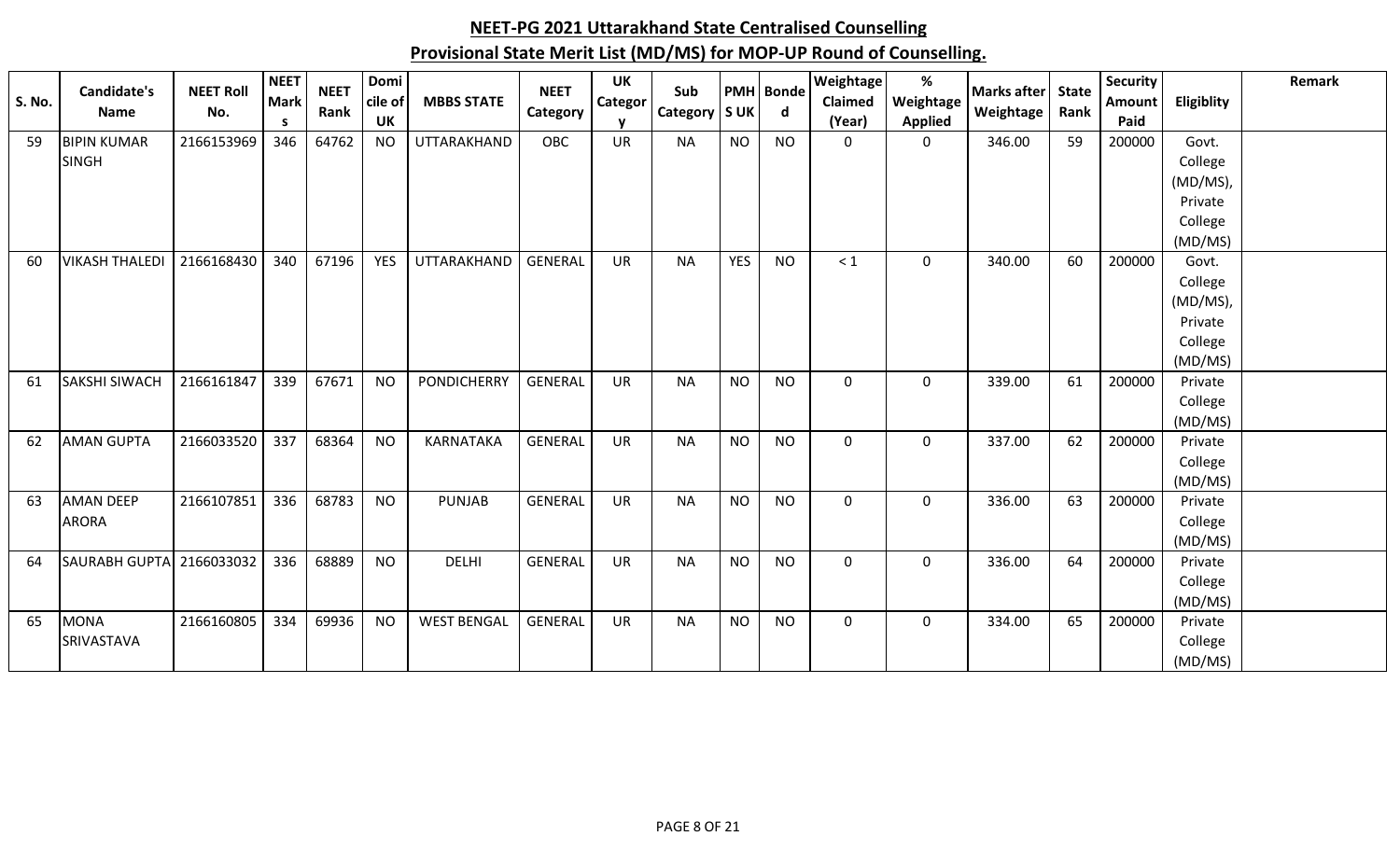| <b>S. No.</b> | Candidate's           | <b>NEET Roll</b> | <b>NEET</b><br><b>Mark</b> | <b>NEET</b> | Domi<br>cile of | <b>MBBS STATE</b>     | <b>NEET</b>    | <b>UK</b><br>Categor | Sub             |            | <b>PMH</b> Bonde | Weightage<br><b>Claimed</b> | %<br>Weightage | Marks after | <b>State</b> | <b>Security</b><br>Amount | Eligiblity         | <b>Remark</b> |
|---------------|-----------------------|------------------|----------------------------|-------------|-----------------|-----------------------|----------------|----------------------|-----------------|------------|------------------|-----------------------------|----------------|-------------|--------------|---------------------------|--------------------|---------------|
|               | Name                  | No.              | <b>S</b>                   | Rank        | <b>UK</b>       |                       | Category       | v                    | Category   S UK |            | $\mathsf{d}$     | (Year)                      | <b>Applied</b> | Weightage   | Rank         | Paid                      |                    |               |
| 66            | <b>TANUJ SINGH</b>    | 2166162399       | 250                        | 106224      | <b>YES</b>      | UTTARAKHAND           | <b>GENERAL</b> | <b>UR</b>            | <b>NA</b>       | <b>YES</b> | <b>YES</b>       | 3 >                         | 30             | 325.00      | 66           | 200000                    | Govt.              |               |
|               | <b>TOMAR</b>          |                  |                            |             |                 |                       |                |                      |                 |            |                  |                             |                |             |              |                           | College            |               |
|               |                       |                  |                            |             |                 |                       |                |                      |                 |            |                  |                             |                |             |              |                           | (MD/MS),           |               |
|               |                       |                  |                            |             |                 |                       |                |                      |                 |            |                  |                             |                |             |              |                           | Private            |               |
|               |                       |                  |                            |             |                 |                       |                |                      |                 |            |                  |                             |                |             |              |                           | College<br>(MD/MS) |               |
| 67            | <b>SUKRITI AMRAIK</b> | 2166032046       | 324                        | 73971       | <b>NO</b>       | UTTAR PRADESH GENERAL |                | <b>UR</b>            | <b>NA</b>       | <b>NO</b>  | <b>NO</b>        | $\mathbf 0$                 | $\mathbf 0$    | 324.00      | 67           | 200000                    | Private            |               |
|               |                       |                  |                            |             |                 |                       |                |                      |                 |            |                  |                             |                |             |              |                           | College            |               |
|               |                       |                  |                            |             |                 |                       |                |                      |                 |            |                  |                             |                |             |              |                           | (MD/MS)            |               |
| 68            | <b>ARVIND KUMAR</b>   | 2166168883       | 247                        | 108017      | <b>YES</b>      | UTTARAKHAND           | SC             | SC                   | <b>NA</b>       | <b>YES</b> | YES              | 3 >                         | 30             | 321.10      | 68           | 200000                    | Govt.              |               |
|               |                       |                  |                            |             |                 |                       |                |                      |                 |            |                  |                             |                |             |              |                           | College            |               |
|               |                       |                  |                            |             |                 |                       |                |                      |                 |            |                  |                             |                |             |              |                           | (MD/MS),           |               |
|               |                       |                  |                            |             |                 |                       |                |                      |                 |            |                  |                             |                |             |              |                           | Private            |               |
|               |                       |                  |                            |             |                 |                       |                |                      |                 |            |                  |                             |                |             |              |                           | College            |               |
|               |                       |                  |                            |             |                 |                       |                |                      |                 |            |                  |                             |                |             |              |                           | (MD/MS)            |               |
| 69            | <b>ANANYA SINGH</b>   | 2166153709       | 319                        | 75836       | <b>NO</b>       | UTTAR PRADESH GENERAL |                | <b>UR</b>            | <b>NA</b>       | <b>NO</b>  | <b>NO</b>        | $\mathbf 0$                 | $\mathbf 0$    | 319.00      | 69           | 200000                    | Private<br>College |               |
|               |                       |                  |                            |             |                 |                       |                |                      |                 |            |                  |                             |                |             |              |                           | (MD/MS)            |               |
| 70            | <b>SUMIT YADAV</b>    | 2166111463       | 318                        | 76319       | <b>NO</b>       | UTTARAKHAND           | OBC            | <b>UR</b>            | <b>NA</b>       | <b>NO</b>  | <b>NO</b>        | $\mathbf 0$                 | $\mathbf 0$    | 318.00      | 70           | 25000                     | Govt.              |               |
|               |                       |                  |                            |             |                 |                       |                |                      |                 |            |                  |                             |                |             |              |                           | College            |               |
|               |                       |                  |                            |             |                 |                       |                |                      |                 |            |                  |                             |                |             |              |                           | (MD/MS)            |               |
| 71            | <b>ASHISH SHARMA</b>  | 2166028559       | 317                        | 76631       | <b>NO</b>       | KARNATAKA             | <b>GENERAL</b> | <b>UR</b>            | <b>NA</b>       | <b>NO</b>  | <b>NO</b>        | $\mathbf 0$                 | $\mathbf 0$    | 317.00      | 71           | 200000                    | Private            |               |
|               |                       |                  |                            |             |                 |                       |                |                      |                 |            |                  |                             |                |             |              |                           | College            |               |
|               |                       |                  |                            |             |                 |                       |                |                      |                 |            |                  |                             |                |             |              |                           | (MD/MS)            |               |
| 72            | SANMEET SINGH         | 2166105764       | 317                        | 76702       | <b>NO</b>       | <b>UTTAR PRADESH</b>  | OBC            | UR                   | <b>NA</b>       | <b>NO</b>  | <b>NO</b>        | $\mathbf 0$                 | $\mathbf 0$    | 317.00      | 72           | 200000                    | Private            |               |
|               |                       |                  |                            |             |                 |                       |                |                      |                 |            |                  |                             |                |             |              |                           | College<br>(MD/MS) |               |
| 73            | <b>AYUSH KUMAR</b>    | 2166167685       | 317                        | 76765       | <b>NO</b>       | KERALA                | <b>GENERAL</b> | UR                   | <b>NA</b>       | <b>NO</b>  | <b>NO</b>        | $\mathbf 0$                 | $\mathbf 0$    | 317.00      | 73           | 200000                    | Private            |               |
|               | <b>SINGH</b>          |                  |                            |             |                 |                       |                |                      |                 |            |                  |                             |                |             |              |                           | College            |               |
|               |                       |                  |                            |             |                 |                       |                |                      |                 |            |                  |                             |                |             |              |                           | (MD/MS)            |               |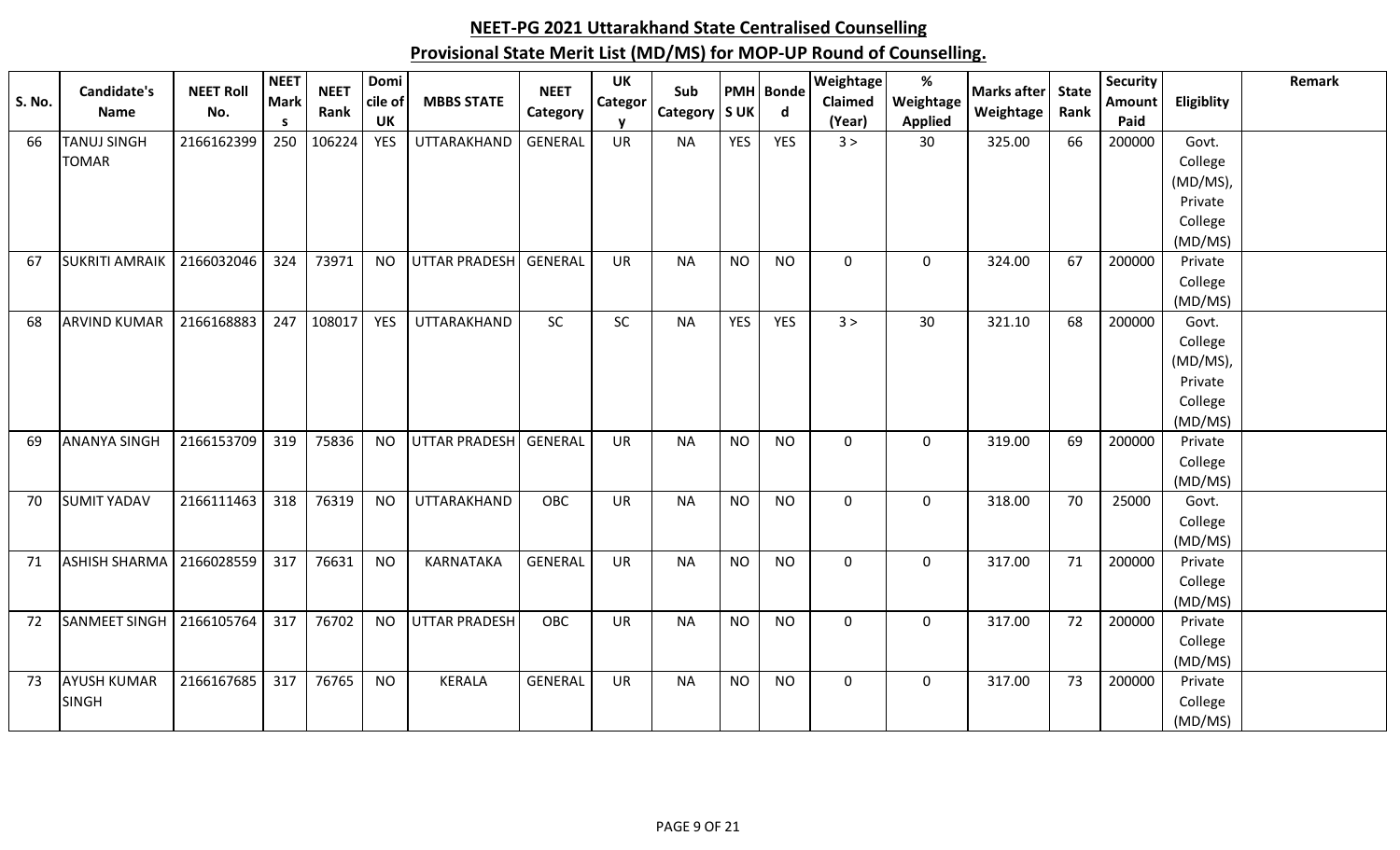|               | <b>Candidate's</b>    | <b>NEET Roll</b> | <b>NEET</b> | <b>NEET</b> | Domi       |                      | <b>NEET</b>    | <b>UK</b> | Sub             |           | <b>PMH</b> Bonde | <b>Weightage</b> | %              | <b>Marks after</b> | <b>State</b> | <b>Security</b> |            | Remark |
|---------------|-----------------------|------------------|-------------|-------------|------------|----------------------|----------------|-----------|-----------------|-----------|------------------|------------------|----------------|--------------------|--------------|-----------------|------------|--------|
| <b>S. No.</b> | <b>Name</b>           | No.              | <b>Mark</b> | Rank        | cile of    | <b>MBBS STATE</b>    | Category       | Categor   | Category   S UK |           | $\mathsf{d}$     | Claimed          | Weightage      | Weightage          | Rank         | <b>Amount</b>   | Eligiblity |        |
|               |                       |                  | S           |             | UK         |                      |                |           |                 |           |                  | (Year)           | <b>Applied</b> |                    |              | Paid            |            |        |
| 74            | <b>SIDDHARTH</b>      | 2166044390       | 317         | 76807       | <b>NO</b>  | <b>DELHI</b>         | <b>GENERAL</b> | <b>UR</b> | <b>NA</b>       | <b>NO</b> | <b>NO</b>        | $\Omega$         | $\Omega$       | 317.00             | 74           | 200000          | Private    |        |
|               | <b>TAYAL</b>          |                  |             |             |            |                      |                |           |                 |           |                  |                  |                |                    |              |                 | College    |        |
|               |                       |                  |             |             |            |                      |                |           |                 |           |                  |                  |                |                    |              |                 | (MD/MS)    |        |
| 75            | <b>MUSKAAN</b>        | 2166043990       | 316         | 77269       | <b>NO</b>  | UTTARAKHAND          | <b>GENERAL</b> | <b>UR</b> | <b>NA</b>       | <b>NO</b> | <b>NO</b>        | $\mathbf 0$      | $\mathbf 0$    | 316.00             | 75           | 200000          | Govt.      |        |
|               |                       |                  |             |             |            |                      |                |           |                 |           |                  |                  |                |                    |              |                 | College    |        |
|               |                       |                  |             |             |            |                      |                |           |                 |           |                  |                  |                |                    |              |                 | (MD/MS),   |        |
|               |                       |                  |             |             |            |                      |                |           |                 |           |                  |                  |                |                    |              |                 | Private    |        |
|               |                       |                  |             |             |            |                      |                |           |                 |           |                  |                  |                |                    |              |                 | College    |        |
|               |                       |                  |             |             |            |                      |                |           |                 |           |                  |                  |                |                    |              |                 | (MD/MS)    |        |
| 76            | <b>YAGNIK</b>         | 2166038918       | 315         | 77416       | <b>NO</b>  | <b>GUJARAT</b>       | <b>GENERAL</b> | <b>UR</b> | <b>NA</b>       | <b>NO</b> | <b>NO</b>        | $\mathbf 0$      | 0              | 315.00             | 76           | 200000          | Private    |        |
|               | BHAGVANJIBHAI         |                  |             |             |            |                      |                |           |                 |           |                  |                  |                |                    |              |                 | College    |        |
|               | <b>SOJITRA</b>        |                  |             |             |            |                      |                |           |                 |           |                  |                  |                |                    |              |                 | (MD/MS)    |        |
| 77            | <b>SHWETA</b>         | 2166154239       | 315         | 77608       | <b>NO</b>  | UTTARAKHAND          | GENERAL        | <b>UR</b> | <b>NA</b>       | <b>NO</b> | <b>NO</b>        | $\Omega$         | 0              | 315.00             | 77           | 200000          | Govt.      |        |
|               |                       |                  |             |             |            |                      |                |           |                 |           |                  |                  |                |                    |              |                 | College    |        |
|               |                       |                  |             |             |            |                      |                |           |                 |           |                  |                  |                |                    |              |                 | (MD/MS),   |        |
|               |                       |                  |             |             |            |                      |                |           |                 |           |                  |                  |                |                    |              |                 | Private    |        |
|               |                       |                  |             |             |            |                      |                |           |                 |           |                  |                  |                |                    |              |                 | College    |        |
|               |                       |                  |             |             |            |                      |                |           |                 |           |                  |                  |                |                    |              |                 | (MD/MS)    |        |
| 78            | <b>JIGYASA PANDEY</b> | 2166167914       | 315         | 77754       | <b>YES</b> | <b>UTTAR PRADESH</b> | GENERAL        | <b>UR</b> | <b>NA</b>       | <b>NO</b> | <b>NO</b>        | $\mathbf 0$      | $\mathbf 0$    | 315.00             | 78           | 200000          | Private    |        |
|               |                       |                  |             |             |            |                      |                |           |                 |           |                  |                  |                |                    |              |                 | College    |        |
|               |                       |                  |             |             |            |                      |                |           |                 |           |                  |                  |                |                    |              |                 | (MD/MS)    |        |
| 79            | <b>HARPREET SINGH</b> | 2166031272       | 314         | 78042       | <b>NO</b>  | <b>OTHERS</b>        | <b>GENERAL</b> | <b>UR</b> | <b>NA</b>       | <b>NO</b> | <b>NO</b>        | $\mathbf 0$      | $\mathbf 0$    | 314.00             | 79           | 200000          | Private    |        |
|               |                       |                  |             |             |            |                      |                |           |                 |           |                  |                  |                |                    |              |                 | College    |        |
|               |                       |                  |             |             |            |                      |                |           |                 |           |                  |                  |                |                    |              |                 | (MD/MS)    |        |
| 80            | SHARMA JAYANT         | 2166080295       | 314         | 78315       | <b>NO</b>  | MAHARASHTRA          | GENERAL        | <b>UR</b> | <b>NA</b>       | <b>NO</b> | <b>NO</b>        | 0                | 0              | 314.00             | 80           | 200000          | Private    |        |
|               | <b>AJAY</b>           |                  |             |             |            |                      |                |           |                 |           |                  |                  |                |                    |              |                 | College    |        |
|               |                       |                  |             |             |            |                      |                |           |                 |           |                  |                  |                |                    |              |                 | (MD/MS)    |        |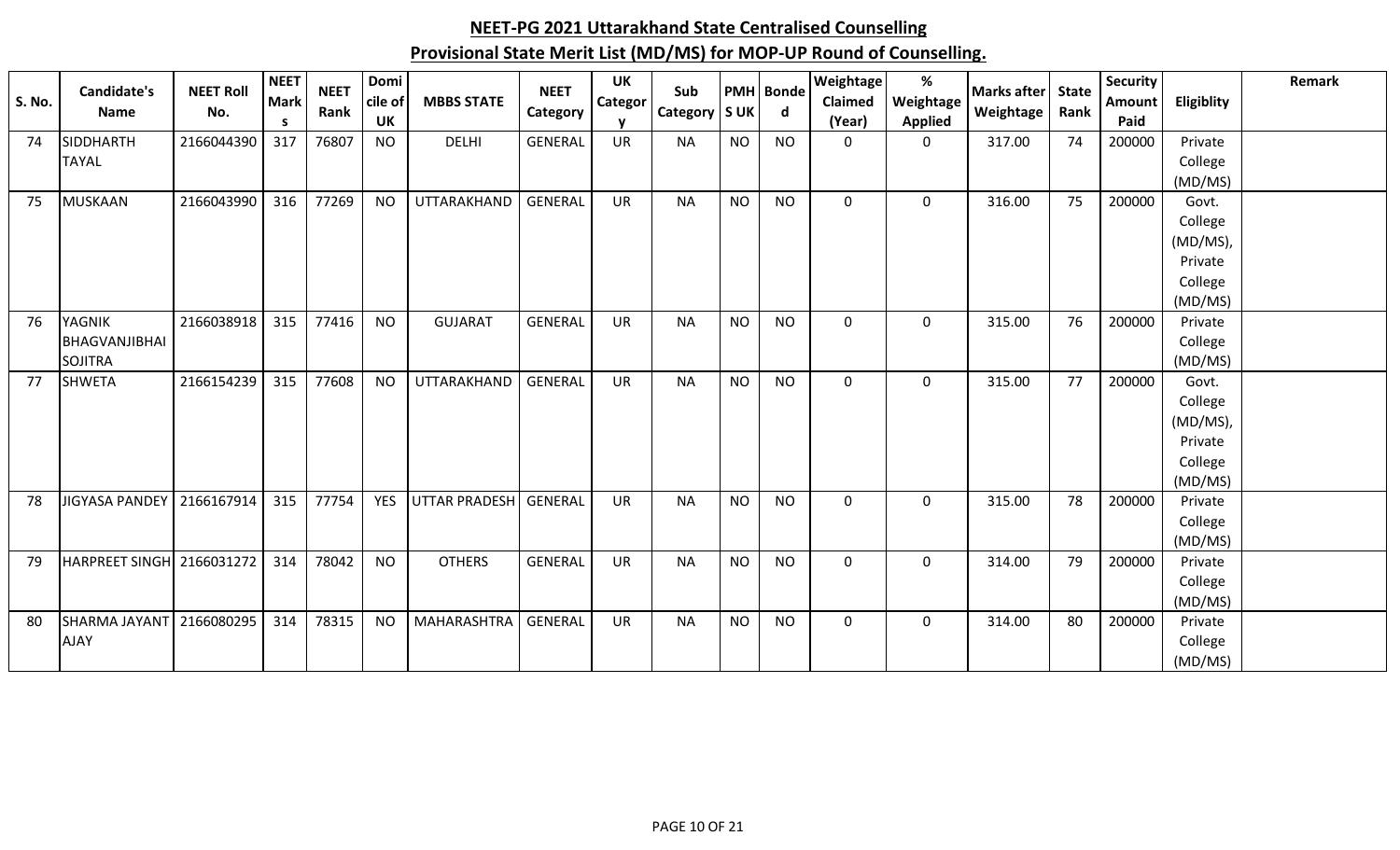| <b>S. No.</b> | Candidate's         | <b>NEET Roll</b> | <b>NEET</b><br>Mark | <b>NEET</b> | Domi<br>cile of | <b>MBBS STATE</b> | <b>NEET</b>    | UK<br>Categor | Sub       |            | <b>PMH</b> Bonde | Weightage<br>Claimed | $\%$<br>Weightage | <b>Marks after</b> | <b>State</b> | <b>Security</b><br>Amount | Eligiblity         | Remark |
|---------------|---------------------|------------------|---------------------|-------------|-----------------|-------------------|----------------|---------------|-----------|------------|------------------|----------------------|-------------------|--------------------|--------------|---------------------------|--------------------|--------|
|               | Name                | No.              | <b>S</b>            | Rank        | UK              |                   | Category       |               | Category  | <b>SUK</b> | $\mathsf{d}$     | (Year)               | <b>Applied</b>    | Weightage          | Rank         | Paid                      |                    |        |
| 81            | <b>VARUN DIXIT</b>  | 2166168481       | 311                 | 79431       | <b>NO</b>       | UTTARAKHAND       | <b>GENERAL</b> | <b>UR</b>     | <b>NA</b> | <b>NO</b>  | <b>NO</b>        | $\mathbf 0$          | $\mathbf 0$       | 311.00             | 81           | 200000                    | Govt.              |        |
|               |                     |                  |                     |             |                 |                   |                |               |           |            |                  |                      |                   |                    |              |                           | College            |        |
|               |                     |                  |                     |             |                 |                   |                |               |           |            |                  |                      |                   |                    |              |                           | (MD/MS),           |        |
|               |                     |                  |                     |             |                 |                   |                |               |           |            |                  |                      |                   |                    |              |                           | Private            |        |
|               |                     |                  |                     |             |                 |                   |                |               |           |            |                  |                      |                   |                    |              |                           | College            |        |
|               |                     |                  |                     |             |                 |                   |                |               |           |            |                  |                      |                   |                    |              |                           | (MD/MS)            |        |
| 82            | <b>AKANKSHA</b>     | 2166150592       | 310                 | 79949       | <b>NO</b>       | <b>ODISHA</b>     | <b>GENERAL</b> | <b>UR</b>     | <b>NA</b> | <b>NO</b>  | <b>NO</b>        | $\mathbf 0$          | $\mathbf 0$       | 310.00             | 82           | 200000                    | Private            |        |
|               | <b>SHAHI</b>        |                  |                     |             |                 |                   |                |               |           |            |                  |                      |                   |                    |              |                           | College<br>(MD/MS) |        |
| 83            | <b>YOGITA</b>       | 2166168847       | 238                 | 112150      | <b>YES</b>      | UTTARAKHAND       | <b>SC</b>      | SC            | <b>NA</b> | <b>YES</b> | <b>NO</b>        | 3 >                  | 30                | 309.40             | 83           | 12500                     | Govt.              |        |
|               |                     |                  |                     |             |                 |                   |                |               |           |            |                  |                      |                   |                    |              |                           | College            |        |
|               |                     |                  |                     |             |                 |                   |                |               |           |            |                  |                      |                   |                    |              |                           | (MD/MS)            |        |
| 84            | SONAL               | 2166164442       | 309                 | 80456       | <b>NO</b>       | MAHARASHTRA       | <b>GENERAL</b> | <b>UR</b>     | <b>NA</b> | <b>NO</b>  | <b>NO</b>        | $\mathbf 0$          | $\mathsf 0$       | 309.00             | 84           | 200000                    | Private            |        |
|               | SRIVASTAVA          |                  |                     |             |                 |                   |                |               |           |            |                  |                      |                   |                    |              |                           | College            |        |
|               |                     |                  |                     |             |                 |                   |                |               |           |            |                  |                      |                   |                    |              |                           | (MD/MS)            |        |
| 85            | <b>ARCHIT GUPTA</b> | 2166168084       | 308                 | 80662       | <b>NO</b>       | UTTARAKHAND       | <b>GENERAL</b> | <b>UR</b>     | <b>NA</b> | <b>NO</b>  | <b>NO</b>        | $\mathbf 0$          | $\mathbf 0$       | 308.00             | 85           | 200000                    | Govt.              |        |
|               |                     |                  |                     |             |                 |                   |                |               |           |            |                  |                      |                   |                    |              |                           | College            |        |
|               |                     |                  |                     |             |                 |                   |                |               |           |            |                  |                      |                   |                    |              |                           | (MD/MS),           |        |
|               |                     |                  |                     |             |                 |                   |                |               |           |            |                  |                      |                   |                    |              |                           | Private            |        |
|               |                     |                  |                     |             |                 |                   |                |               |           |            |                  |                      |                   |                    |              |                           | College            |        |
|               |                     |                  |                     |             |                 |                   |                |               |           |            |                  |                      |                   |                    |              |                           | (MD/MS)            |        |
| 86            | <b>VISHAL ARORA</b> | 2166169391       | 307                 | 80927       | <b>YES</b>      | UTTARAKHAND       | GENERAL        | <b>UR</b>     | <b>NA</b> | <b>NO</b>  | <b>NO</b>        | $\mathbf 0$          | $\mathbf 0$       | 307.00             | 86           | <b>NULL</b>               | Only FAPUS         |        |
| 87            | <b>JASMINE KAUR</b> | 2166107889       | 306                 | 81416       | <b>NO</b>       | <b>PUNJAB</b>     | <b>GENERAL</b> | <b>UR</b>     | <b>NA</b> | <b>NO</b>  | <b>NO</b>        | $\mathbf 0$          | $\mathbf 0$       | 306.00             | 87           | 200000                    | Private            |        |
|               |                     |                  |                     |             |                 |                   |                |               |           |            |                  |                      |                   |                    |              |                           | College            |        |
|               |                     |                  |                     |             |                 |                   |                |               |           |            |                  |                      |                   |                    |              |                           | (MD/MS)            |        |
| 88            | <b>AASHNA GOEL</b>  | 2166024551       | 302                 | 83124       | <b>NO</b>       | <b>HARYANA</b>    | <b>GENERAL</b> | <b>UR</b>     | <b>NA</b> | <b>NO</b>  | <b>NO</b>        | $\mathbf 0$          | $\mathbf 0$       | 302.00             | 88           | 200000                    | Private            |        |
|               |                     |                  |                     |             |                 |                   |                |               |           |            |                  |                      |                   |                    |              |                           | College<br>(MD/MS) |        |
| 89            | <b>GAURI GUPTA</b>  | 2166168488       | 302                 | 83352       | <b>YES</b>      | UTTAR PRADESH     | <b>GENERAL</b> | <b>UR</b>     | <b>NA</b> | <b>NO</b>  | <b>NO</b>        | $\mathbf 0$          | $\mathbf 0$       | 302.00             | 89           | 200000                    | Private            |        |
|               |                     |                  |                     |             |                 |                   |                |               |           |            |                  |                      |                   |                    |              |                           | College            |        |
|               |                     |                  |                     |             |                 |                   |                |               |           |            |                  |                      |                   |                    |              |                           |                    |        |
|               |                     |                  |                     |             |                 |                   |                |               |           |            |                  |                      |                   |                    |              |                           | (MD/MS)            |        |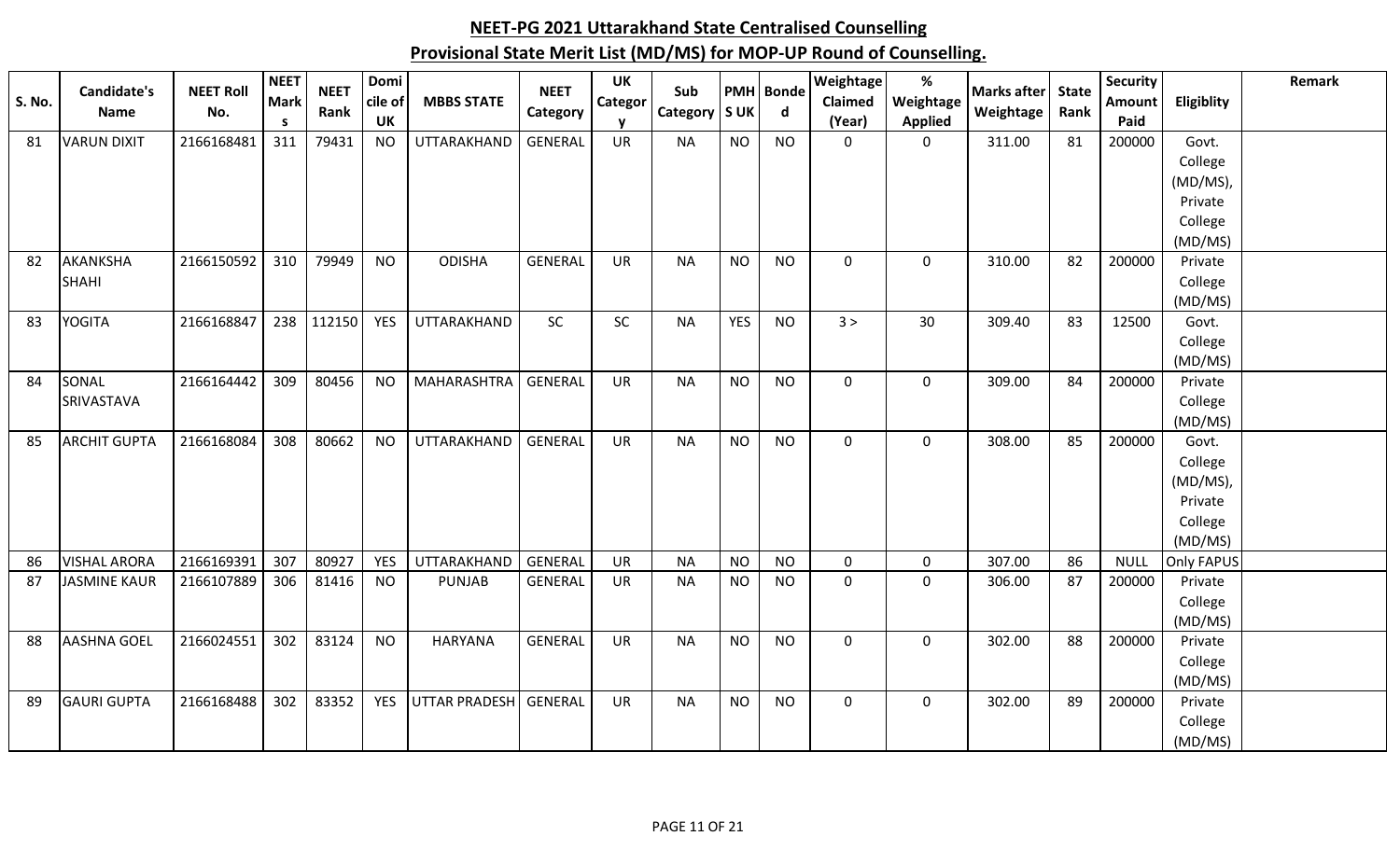| <b>S. No.</b> | <b>Candidate's</b><br><b>Name</b> | <b>NEET Roll</b><br>No. | <b>NEET</b><br><b>Mark</b> | <b>NEET</b><br>Rank | Domi<br>cile of | <b>MBBS STATE</b>     | <b>NEET</b><br>Category | <b>UK</b><br>Categor | Sub<br>Category   S UK |                | <b>PMH</b> Bonde<br>d | <b>Weightage</b><br>Claimed | %<br>Weightage | <b>Marks after</b><br>Weightage | <b>State</b><br>Rank | <b>Security</b><br><b>Amount</b> | <b>Eligiblity</b>  | Remark |
|---------------|-----------------------------------|-------------------------|----------------------------|---------------------|-----------------|-----------------------|-------------------------|----------------------|------------------------|----------------|-----------------------|-----------------------------|----------------|---------------------------------|----------------------|----------------------------------|--------------------|--------|
|               |                                   |                         | S                          |                     | <b>UK</b>       |                       |                         |                      |                        |                |                       | (Year)                      | <b>Applied</b> |                                 |                      | Paid                             |                    |        |
| 90            | <b>BHAVNA DEWAN</b>               | 2166032085              | 301                        | 83614               | <b>NO</b>       | UTTARAKHAND           | <b>GENERAL</b>          | <b>UR</b>            | <b>NA</b>              | <b>NO</b>      | <b>NO</b>             | $\mathbf 0$                 | $\mathbf 0$    | 301.00                          | 90                   | 200000                           | Private            |        |
|               |                                   |                         |                            |                     |                 |                       |                         |                      |                        |                |                       |                             |                |                                 |                      |                                  | College            |        |
|               |                                   |                         | 300                        |                     | <b>NO</b>       |                       | GENERAL                 |                      | <b>NA</b>              | <b>NO</b>      |                       | $\mathbf 0$                 |                |                                 |                      |                                  | (MD/MS)            |        |
| 91            | <b>PARAS ARORA</b>                | 2166043011              |                            | 83921               |                 | UTTAR PRADESH         |                         | <b>UR</b>            |                        |                | <b>NO</b>             |                             | $\mathbf 0$    | 300.00                          | 91                   | 200000                           | Private<br>College |        |
|               |                                   |                         |                            |                     |                 |                       |                         |                      |                        |                |                       |                             |                |                                 |                      |                                  | (MD/MS)            |        |
| 92            | <b>DEVINA ASWAL</b>               | 2166163226              | 300                        | 84268               | <b>YES</b>      | UTTARAKHAND           | <b>GENERAL</b>          | <b>UR</b>            | <b>NA</b>              | N <sub>O</sub> | <b>NO</b>             | $\mathbf 0$                 | 0              | 300.00                          | 92                   | 25000                            | Govt.              |        |
|               |                                   |                         |                            |                     |                 |                       |                         |                      |                        |                |                       |                             |                |                                 |                      |                                  | College            |        |
|               |                                   |                         |                            |                     |                 |                       |                         |                      |                        |                |                       |                             |                |                                 |                      |                                  | (MD/MS)            |        |
| 93            | <b>NITIN SURYAL</b>               | 2166105880              | 299                        | 84411               | <b>NO</b>       | <b>UTTAR PRADESH</b>  | <b>GENERAL</b>          | <b>UR</b>            | <b>NA</b>              | <b>NO</b>      | <b>NO</b>             | $\mathbf 0$                 | $\mathbf 0$    | 299.00                          | 93                   | 200000                           | Private            |        |
|               |                                   |                         |                            |                     |                 |                       |                         |                      |                        |                |                       |                             |                |                                 |                      |                                  | College            |        |
|               |                                   |                         |                            |                     |                 |                       |                         |                      |                        |                |                       |                             |                |                                 |                      |                                  | (MD/MS)            |        |
| 94            | <b>KOMAL JINDAL</b>               | 2166107995              | 299                        | 84464               | <b>NO</b>       | <b>OTHERS</b>         | <b>GENERAL</b>          | <b>UR</b>            | <b>NA</b>              | <b>NO</b>      | <b>NO</b>             | $\mathbf 0$                 | $\mathbf 0$    | 299.00                          | 94                   | 200000                           | Private            |        |
|               |                                   |                         |                            |                     |                 |                       |                         |                      |                        |                |                       |                             |                |                                 |                      |                                  | College            |        |
|               |                                   |                         |                            |                     |                 |                       |                         |                      |                        |                |                       |                             |                |                                 |                      |                                  | (MD/MS)            |        |
| 95            | <b>AAYUSHI</b>                    | 2166162317              | 299                        | 84630               | <b>YES</b>      | <b>UTTAR PRADESH</b>  | <b>GENERAL</b>          | <b>UR</b>            | <b>NA</b>              | <b>YES</b>     | <b>NO</b>             | < 1                         | $\mathbf 0$    | 299.00                          | 95                   | 200000                           | Private            |        |
|               | <b>CHAUHAN</b>                    |                         |                            |                     |                 |                       |                         |                      |                        |                |                       |                             |                |                                 |                      |                                  | College            |        |
| 96            | <b>SNIGDHA</b>                    | 2166050708              | 298                        | 84830               | <b>NO</b>       | <b>WEST BENGAL</b>    | GENERAL                 | <b>UR</b>            | <b>NA</b>              | <b>NO</b>      | <b>NO</b>             | $\mathbf 0$                 | $\mathbf 0$    | 298.00                          | 96                   | 200000                           | (MD/MS)<br>Private |        |
|               | <b>ANAND</b>                      |                         |                            |                     |                 |                       |                         |                      |                        |                |                       |                             |                |                                 |                      |                                  | College            |        |
|               |                                   |                         |                            |                     |                 |                       |                         |                      |                        |                |                       |                             |                |                                 |                      |                                  | (MD/MS)            |        |
| 97            | <b>ROHIL SHARMA</b>               | 2166164951              | 298                        | 84860               | <b>NO</b>       | UTTAR PRADESH         | GENERAL                 | <b>UR</b>            | <b>NA</b>              | <b>NO</b>      | <b>NO</b>             | $\mathbf 0$                 | $\mathbf 0$    | 298.00                          | 97                   | 200000                           | Private            |        |
|               |                                   |                         |                            |                     |                 |                       |                         |                      |                        |                |                       |                             |                |                                 |                      |                                  | College            |        |
|               |                                   |                         |                            |                     |                 |                       |                         |                      |                        |                |                       |                             |                |                                 |                      |                                  | (MD/MS)            |        |
| 98            | DEEPANSHI                         | 2166031691              | 298                        | 84925               | <b>NO</b>       | UTTAR PRADESH GENERAL |                         | <b>UR</b>            | <b>NA</b>              | <b>NO</b>      | <b>NO</b>             | $\mathbf 0$                 | $\mathbf 0$    | 298.00                          | 98                   | 200000                           | Private            |        |
|               |                                   |                         |                            |                     |                 |                       |                         |                      |                        |                |                       |                             |                |                                 |                      |                                  | College            |        |
|               |                                   |                         |                            |                     |                 |                       |                         |                      |                        |                |                       |                             |                |                                 |                      |                                  | (MD/MS)            |        |
| 99            | PRATHAM                           | 2166161607              | 295                        | 86227               | <b>NO</b>       | <b>MAHARASHTRA</b>    | <b>GENERAL</b>          | <b>UR</b>            | <b>NA</b>              | <b>NO</b>      | <b>NO</b>             | $\mathbf 0$                 | $\mathbf 0$    | 295.00                          | 99                   | 200000                           | Private            |        |
|               | <b>TANEJA</b>                     |                         |                            |                     |                 |                       |                         |                      |                        |                |                       |                             |                |                                 |                      |                                  | College            |        |
|               |                                   |                         |                            |                     |                 |                       |                         |                      |                        |                |                       |                             |                |                                 |                      |                                  | (MD/MS)            |        |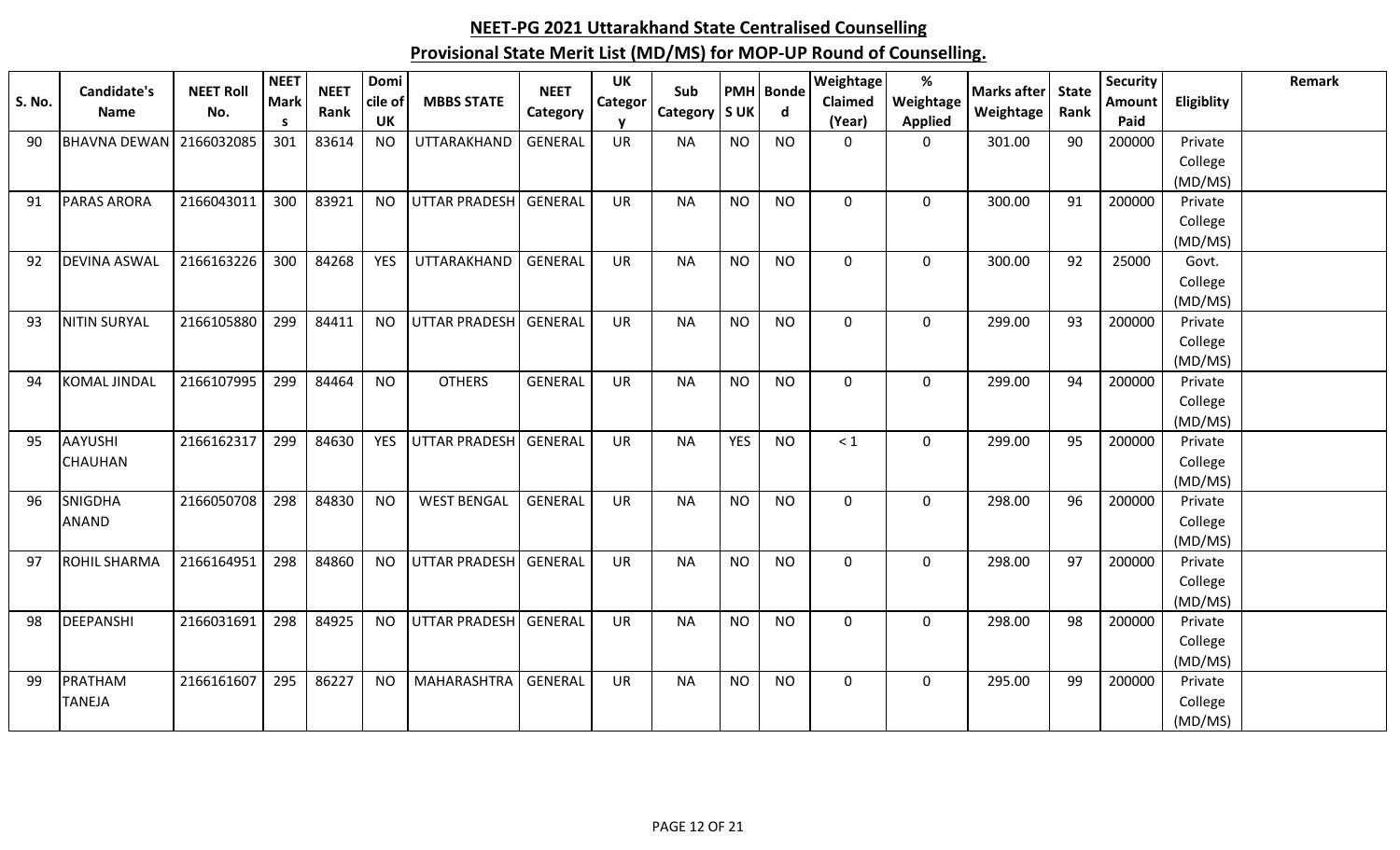| <b>S. No.</b> | Candidate's<br>Name        | <b>NEET Roll</b><br>No. | <b>NEET</b><br><b>Mark</b><br>S. | <b>NEET</b><br>Rank | Domi<br>cile of<br>UK | <b>MBBS STATE</b>  | <b>NEET</b><br>Category | <b>UK</b><br><b>Categor</b> | Sub<br>Category   S UK |           | <b>PMH</b> Bonde<br>d | Weightage<br>Claimed<br>(Year) | $\%$<br>Weightage<br><b>Applied</b> | <b>Marks after</b><br>Weightage | <b>State</b><br>Rank | <b>Security</b><br>Amount<br>Paid | Eligiblity       | Remark |
|---------------|----------------------------|-------------------------|----------------------------------|---------------------|-----------------------|--------------------|-------------------------|-----------------------------|------------------------|-----------|-----------------------|--------------------------------|-------------------------------------|---------------------------------|----------------------|-----------------------------------|------------------|--------|
| 100           | <b>TANMAYA</b>             | 2166165742              | 294                              | 86577               | <b>NO</b>             | <b>KARNATAKA</b>   | <b>GENERAL</b>          | <b>UR</b>                   | <b>NA</b>              | <b>NO</b> | <b>NO</b>             | $\mathbf{0}$                   | 0                                   | 294.00                          | 100                  | 200000                            | Private          |        |
|               | <b>SACHDEVA</b>            |                         |                                  |                     |                       |                    |                         |                             |                        |           |                       |                                |                                     |                                 |                      |                                   | College          |        |
|               |                            |                         |                                  |                     |                       |                    |                         |                             |                        |           |                       |                                |                                     |                                 |                      |                                   | (MD/MS)          |        |
| 101           | <b>RUPESH KUMAR</b>        | 2166042076              | 294                              | 86632               | <b>NO</b>             | <b>OTHERS</b>      | <b>GENERAL</b>          | <b>UR</b>                   | <b>NA</b>              | <b>NO</b> | <b>NO</b>             | $\mathbf 0$                    | $\mathbf 0$                         | 294.00                          | 101                  | 200000                            | Private          |        |
|               | <b>SHARMA</b>              |                         |                                  |                     |                       |                    |                         |                             |                        |           |                       |                                |                                     |                                 |                      |                                   | College          |        |
|               |                            |                         |                                  |                     |                       |                    |                         |                             |                        |           |                       |                                |                                     |                                 |                      |                                   | (MD/MS)          |        |
| 102           | ARUSHI NARANG   2166152745 |                         | 294                              | 86797               | <b>NO</b>             | UTTARAKHAND        | <b>GENERAL</b>          | <b>UR</b>                   | <b>NA</b>              | <b>NO</b> | <b>NO</b>             | $\Omega$                       | 0                                   | 294.00                          | 102                  | 200000                            | Private          |        |
|               |                            |                         |                                  |                     |                       |                    |                         |                             |                        |           |                       |                                |                                     |                                 |                      |                                   | College          |        |
|               |                            |                         |                                  |                     |                       |                    |                         |                             |                        |           |                       |                                |                                     |                                 |                      |                                   | (MD/MS)          |        |
| 103           | <b>PALVI KAPUR</b>         | 2166104251              | 294                              | 86843               | <b>NO</b>             | <b>PUNJAB</b>      | <b>GENERAL</b>          | <b>UR</b>                   | <b>NA</b>              | <b>NO</b> | <b>NO</b>             | $\mathbf 0$                    | $\mathbf 0$                         | 294.00                          | 103                  | 200000                            | Private          |        |
|               |                            |                         |                                  |                     |                       |                    |                         |                             |                        |           |                       |                                |                                     |                                 |                      |                                   | College          |        |
| 104           | <b>PRATIBHA SINGH</b>      | 2166169434              | 266                              | 99305               | <b>YES</b>            | UTTARAKHAND        | SC                      | <b>SC</b>                   | <b>NA</b>              | <b>NO</b> | <b>YES</b>            | $\mathbf{1}$                   | 10                                  | 292.60                          | 104                  | 200000                            | (MD/MS)<br>Govt. |        |
|               |                            |                         |                                  |                     |                       |                    |                         |                             |                        |           |                       |                                |                                     |                                 |                      |                                   | College          |        |
|               |                            |                         |                                  |                     |                       |                    |                         |                             |                        |           |                       |                                |                                     |                                 |                      |                                   | (MD/MS),         |        |
|               |                            |                         |                                  |                     |                       |                    |                         |                             |                        |           |                       |                                |                                     |                                 |                      |                                   | Private          |        |
|               |                            |                         |                                  |                     |                       |                    |                         |                             |                        |           |                       |                                |                                     |                                 |                      |                                   | College          |        |
|               |                            |                         |                                  |                     |                       |                    |                         |                             |                        |           |                       |                                |                                     |                                 |                      |                                   | (MD/MS)          |        |
| 105           | <b>DEVESH PANDEY</b>       | 2166152089              | 292                              | 87420               | <b>NO</b>             | UTTARAKHAND        | <b>GENERAL</b>          | <b>UR</b>                   | <b>NA</b>              | <b>NO</b> | <b>NO</b>             | $\mathbf 0$                    | $\mathbf 0$                         | 292.00                          | 105                  | 200000                            | Govt.            |        |
|               |                            |                         |                                  |                     |                       |                    |                         |                             |                        |           |                       |                                |                                     |                                 |                      |                                   | College          |        |
|               |                            |                         |                                  |                     |                       |                    |                         |                             |                        |           |                       |                                |                                     |                                 |                      |                                   | (MD/MS),         |        |
|               |                            |                         |                                  |                     |                       |                    |                         |                             |                        |           |                       |                                |                                     |                                 |                      |                                   | Private          |        |
|               |                            |                         |                                  |                     |                       |                    |                         |                             |                        |           |                       |                                |                                     |                                 |                      |                                   | College          |        |
|               |                            |                         |                                  |                     |                       |                    |                         |                             |                        |           |                       |                                |                                     |                                 |                      |                                   | (MD/MS)          |        |
| 106           | AKSHI MANOHER 2166030795   |                         | 292                              | 87481               | <b>NO</b>             | <b>SIKKIM</b>      | <b>GENERAL</b>          | <b>UR</b>                   | <b>NA</b>              | <b>NO</b> | <b>NO</b>             | $\mathbf 0$                    | $\mathbf 0$                         | 292.00                          | 106                  | 200000                            | Private          |        |
|               |                            |                         |                                  |                     |                       |                    |                         |                             |                        |           |                       |                                |                                     |                                 |                      |                                   | College          |        |
|               |                            |                         |                                  |                     |                       |                    |                         |                             |                        |           |                       |                                |                                     |                                 |                      |                                   | (MD/MS)          |        |
| 107           | <b>KARTIK</b>              | 2166045530              | 291                              | 88098               | <b>NO</b>             | <b>MAHARASHTRA</b> | OBC                     | <b>UR</b>                   | <b>NA</b>              | <b>NO</b> | <b>NO</b>             | $\mathbf 0$                    | $\mathbf 0$                         | 291.00                          | 107                  | 200000                            | Private          |        |
|               |                            |                         |                                  |                     |                       |                    |                         |                             |                        |           |                       |                                |                                     |                                 |                      |                                   | College          |        |
|               |                            |                         |                                  |                     |                       |                    |                         |                             |                        |           |                       |                                |                                     |                                 |                      |                                   | (MD/MS)          |        |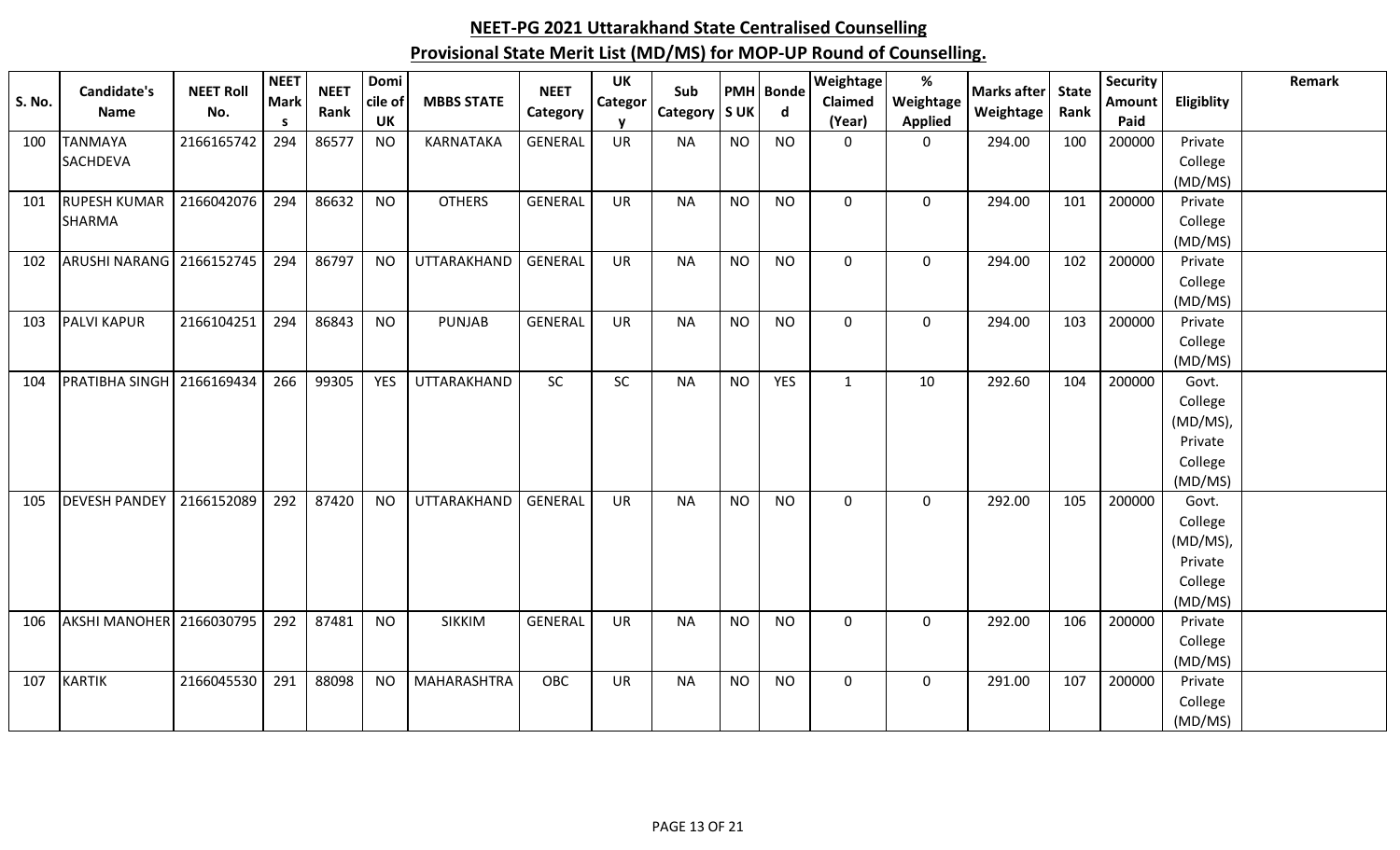| S. No. | Candidate's<br>Name   | <b>NEET Roll</b><br>No. | <b>NEET</b><br><b>Mark</b><br>S. | <b>NEET</b><br>Rank | Domi<br>cile of<br><b>UK</b> | <b>MBBS STATE</b> | <b>NEET</b><br>Category | <b>UK</b><br>Categor | Sub<br>Category S UK |            | <b>PMH</b> Bonde<br>d | <b>Weightage</b><br>Claimed<br>(Year) | %<br>Weightage<br><b>Applied</b> | <b>Marks after</b><br>Weightage | <b>State</b><br>Rank | <b>Security</b><br>Amount<br>Paid | Eligiblity         | Remark |
|--------|-----------------------|-------------------------|----------------------------------|---------------------|------------------------------|-------------------|-------------------------|----------------------|----------------------|------------|-----------------------|---------------------------------------|----------------------------------|---------------------------------|----------------------|-----------------------------------|--------------------|--------|
| 108    | <b>KOMAL SOLANKI</b>  | 2166032472              | 291                              | 88118               | <b>NO</b>                    | <b>HARYANA</b>    | <b>GENERAL</b>          | <b>UR</b>            | <b>NA</b>            | <b>NO</b>  | <b>NO</b>             | $\mathbf 0$                           | 0                                | 291.00                          | 108                  | 200000                            | Private            |        |
|        |                       |                         |                                  |                     |                              |                   |                         |                      |                      |            |                       |                                       |                                  |                                 |                      |                                   | College            |        |
|        |                       |                         |                                  |                     |                              |                   |                         |                      |                      |            |                       |                                       |                                  |                                 |                      |                                   | (MD/MS)            |        |
| 109    | <b>VIKRANT</b>        | 2166030625              | 290                              | 88589               | <b>NO</b>                    | <b>HARYANA</b>    | <b>GENERAL</b>          | <b>UR</b>            | <b>NA</b>            | <b>NO</b>  | <b>NO</b>             | $\mathbf 0$                           | 0                                | 290.00                          | 109                  | 200000                            | Private            |        |
|        | <b>DESWAL</b>         |                         |                                  |                     |                              |                   |                         |                      |                      |            |                       |                                       |                                  |                                 |                      |                                   | College            |        |
|        |                       |                         |                                  |                     |                              |                   |                         |                      |                      |            |                       |                                       |                                  |                                 |                      |                                   | (MD/MS)            |        |
| 110    | <b>MASIH SABRI</b>    | 2166076843              | 289                              | 89087               | <b>NO</b>                    | UTTARAKHAND       | <b>GENERAL</b>          | <b>UR</b>            | <b>NA</b>            | <b>NO</b>  | <b>NO</b>             | $\mathbf 0$                           | 0                                | 289.00                          | 110                  | 200000                            | Govt.              |        |
|        |                       |                         |                                  |                     |                              |                   |                         |                      |                      |            |                       |                                       |                                  |                                 |                      |                                   | College            |        |
|        |                       |                         |                                  |                     |                              |                   |                         |                      |                      |            |                       |                                       |                                  |                                 |                      |                                   | $(MD/MS)$ ,        |        |
|        |                       |                         |                                  |                     |                              |                   |                         |                      |                      |            |                       |                                       |                                  |                                 |                      |                                   | Private            |        |
|        |                       |                         |                                  |                     |                              |                   |                         |                      |                      |            |                       |                                       |                                  |                                 |                      |                                   | College            |        |
|        |                       |                         |                                  |                     |                              |                   |                         |                      |                      |            |                       |                                       |                                  |                                 |                      |                                   | (MD/MS)            |        |
| 111    | <b>YOGENDER</b>       | 2166162515              | 288                              | 89350               | <b>NO</b>                    | TELANGANA         | <b>GENERAL</b>          | <b>UR</b>            | <b>NA</b>            | <b>NO</b>  | <b>NO</b>             | $\mathbf 0$                           | $\mathbf 0$                      | 288.00                          | 111                  | <b>NULL</b>                       | Only FAPUS         |        |
|        | PRAKASH M             |                         |                                  |                     |                              |                   |                         |                      |                      |            |                       |                                       |                                  |                                 |                      |                                   |                    |        |
| 112    | <b>GARGI SINGH</b>    | 2166113167              | 288                              | 89364               | <b>NO</b>                    | RAJASTHAN         | <b>GENERAL</b>          | <b>UR</b>            | <b>NA</b>            | <b>NO</b>  | <b>NO</b>             | $\mathbf 0$                           | 0                                | 288.00                          | 112                  | 200000                            | Private            |        |
|        |                       |                         |                                  |                     |                              |                   |                         |                      |                      |            |                       |                                       |                                  |                                 |                      |                                   | College            |        |
| 113    | <b>ABISHA TALNIYA</b> | 2166028617              | 287                              | 89554               | <b>YES</b>                   | <b>OTHERS</b>     | <b>GENERAL</b>          | <b>UR</b>            | <b>NA</b>            | <b>NO</b>  | <b>NO</b>             | $\mathbf 0$                           | 0                                | 287.00                          | 113                  | 200000                            | (MD/MS)<br>Private |        |
|        |                       |                         |                                  |                     |                              |                   |                         |                      |                      |            |                       |                                       |                                  |                                 |                      |                                   | College            |        |
|        |                       |                         |                                  |                     |                              |                   |                         |                      |                      |            |                       |                                       |                                  |                                 |                      |                                   | (MD/MS)            |        |
| 114    | RAGHAVENDRA           | 2166004380              | 287                              | 89564               | <b>NO</b>                    | KARNATAKA         | <b>GENERAL</b>          | <b>UR</b>            | <b>NA</b>            | <b>NO</b>  | <b>NO</b>             | $\mathbf 0$                           | 0                                | 287.00                          | 114                  | 200000                            | Private            |        |
|        | <b>REDDY P</b>        |                         |                                  |                     |                              |                   |                         |                      |                      |            |                       |                                       |                                  |                                 |                      |                                   | College            |        |
|        |                       |                         |                                  |                     |                              |                   |                         |                      |                      |            |                       |                                       |                                  |                                 |                      |                                   | (MD/MS)            |        |
| 115    | SANDEEP               | 2166169472              | 239                              | 111527              | <b>YES</b>                   | UTTARAKHAND       | <b>OBC</b>              | <b>OBC</b>           | <b>NA</b>            | <b>YES</b> | <b>YES</b>            | $\overline{2}$                        | 20                               | 286.80                          | 115                  | 200000                            | Govt.              |        |
|        | <b>KUMAR</b>          |                         |                                  |                     |                              |                   |                         |                      |                      |            |                       |                                       |                                  |                                 |                      |                                   | College            |        |
|        |                       |                         |                                  |                     |                              |                   |                         |                      |                      |            |                       |                                       |                                  |                                 |                      |                                   | (MD/MS),           |        |
|        |                       |                         |                                  |                     |                              |                   |                         |                      |                      |            |                       |                                       |                                  |                                 |                      |                                   | Private            |        |
|        |                       |                         |                                  |                     |                              |                   |                         |                      |                      |            |                       |                                       |                                  |                                 |                      |                                   | College            |        |
|        |                       |                         |                                  |                     |                              |                   |                         |                      |                      |            |                       |                                       |                                  |                                 |                      |                                   | (MD/MS)            |        |
| 116    | <b>PREETI SEMWAL</b>  | 2166167838              | 286                              | 90209               | <b>YES</b>                   | UTTARAKHAND       | GENERAL                 | UR                   | <b>NA</b>            | <b>NO</b>  | <b>NO</b>             | 0                                     | 0                                | 286.00                          | 116                  | 200000                            | Private            |        |
|        |                       |                         |                                  |                     |                              |                   |                         |                      |                      |            |                       |                                       |                                  |                                 |                      |                                   | College            |        |
|        |                       |                         |                                  |                     |                              |                   |                         |                      |                      |            |                       |                                       |                                  |                                 |                      |                                   | (MD/MS)            |        |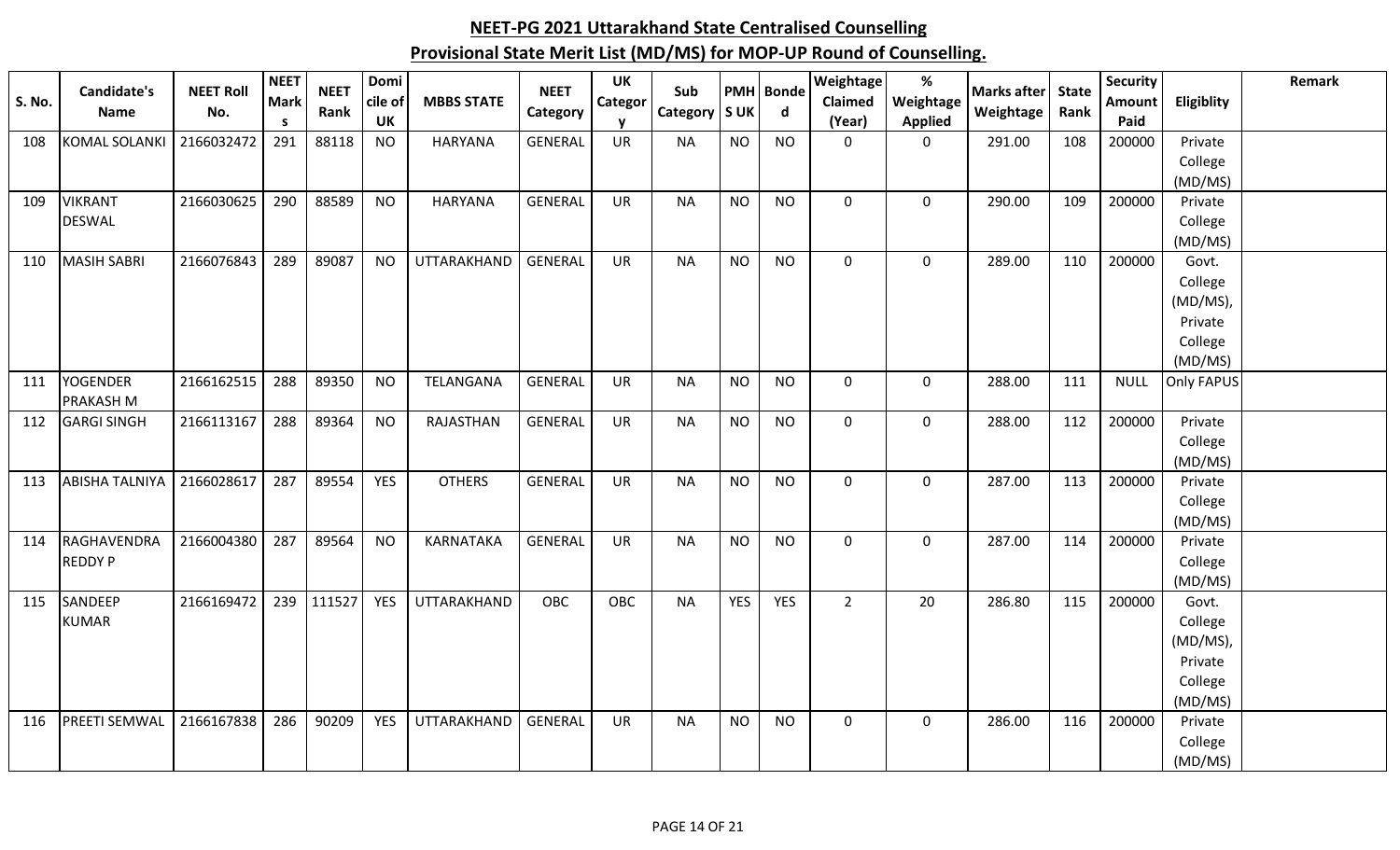| <b>S. No.</b> | Candidate's<br>Name              | <b>NEET Roll</b><br>No. | <b>NEET</b><br><b>Mark</b><br><b>S</b> | <b>NEET</b><br>Rank | Domi<br>cile of<br><b>UK</b> | <b>MBBS STATE</b>    | <b>NEET</b><br>Category | <b>UK</b><br>Categor | Sub<br>Category   S UK |            | <b>PMH</b> Bonde<br>d | Weightage<br><b>Claimed</b><br>(Year) | $\%$<br>Weightage<br><b>Applied</b> | <b>Marks after</b><br>Weightage | <b>State</b><br>Rank | <b>Security</b><br>Amount<br>Paid | Eligiblity        | Remark |
|---------------|----------------------------------|-------------------------|----------------------------------------|---------------------|------------------------------|----------------------|-------------------------|----------------------|------------------------|------------|-----------------------|---------------------------------------|-------------------------------------|---------------------------------|----------------------|-----------------------------------|-------------------|--------|
| 117           | <b>SANTOSH</b>                   | 2166158557              | 285                                    | 90870               | <b>NO</b>                    | <b>OTHERS</b>        | OBC                     | UR                   | <b>NA</b>              | <b>NO</b>  | <b>NO</b>             | $\mathbf 0$                           | 0                                   | 285.00                          | 117                  | 200000                            | Private           |        |
|               | <b>KUMAR</b>                     |                         |                                        |                     |                              |                      |                         |                      |                        |            |                       |                                       |                                     |                                 |                      |                                   | College           |        |
|               |                                  |                         |                                        |                     |                              |                      |                         |                      |                        |            |                       |                                       |                                     |                                 |                      |                                   | (MD/MS)           |        |
| 118           | <b>NATASHA</b>                   | 2166105877              | 285                                    | 90962               | <b>NO</b>                    | <b>UTTAR PRADESH</b> | <b>GENERAL</b>          | <b>UR</b>            | <b>NA</b>              | <b>NO</b>  | <b>NO</b>             | $\Omega$                              | $\mathbf 0$                         | 285.00                          | 118                  | 200000                            | Private           |        |
|               | SURYAL                           |                         |                                        |                     |                              |                      |                         |                      |                        |            |                       |                                       |                                     |                                 |                      |                                   | College           |        |
|               |                                  |                         |                                        |                     |                              |                      |                         |                      |                        |            |                       |                                       |                                     |                                 |                      |                                   | (MD/MS)           |        |
| 119           | <b>LOKESH KUMAR</b>              | 2166168265              | 282                                    | 91873               | YES                          | UTTARAKHAND          | <b>GENERAL</b>          | <b>UR</b>            | <b>NA</b>              | <b>NO</b>  | <b>NO</b>             | $\mathbf 0$                           | $\mathbf 0$                         | 282.00                          | 119                  | 200000                            | Private           |        |
|               | SACHDEVA                         |                         |                                        |                     |                              |                      |                         |                      |                        |            |                       |                                       |                                     |                                 |                      |                                   | College           |        |
|               |                                  |                         |                                        |                     |                              |                      |                         |                      |                        |            |                       |                                       |                                     |                                 |                      |                                   | (MD/MS)           |        |
| 120           | <b>KALPANA</b>                   | 2166029198              | 282                                    | 91974               | <b>NO</b>                    | <b>DELHI</b>         | OBC                     | UR                   | <b>NA</b>              | <b>NO</b>  | <b>NO</b>             | $\mathbf 0$                           | $\mathbf 0$                         | 282.00                          | 120                  | 200000                            | Private           |        |
|               | <b>HODKASIA</b>                  |                         |                                        |                     |                              |                      |                         |                      |                        |            |                       |                                       |                                     |                                 |                      |                                   | College           |        |
|               |                                  |                         |                                        |                     |                              |                      |                         |                      |                        |            |                       |                                       |                                     |                                 |                      |                                   | (MD/MS)           |        |
| 121           | <b>AJEET KUMAR</b>               | 2166168286              | 282                                    | 92023               | <b>NO</b>                    | KARNATAKA            | <b>GENERAL</b>          | UR                   | <b>NA</b>              | <b>NO</b>  | <b>NO</b>             | $\mathbf 0$                           | $\mathbf 0$                         | 282.00                          | 121                  | <b>NULL</b>                       | <b>Only FAPUS</b> |        |
| 122           | <b>DEV</b><br><b>SONAM SINGH</b> | 2166168266              | 214                                    | 122962              | YES                          | UTTARAKHAND          | SC                      | <b>SC</b>            | <b>NA</b>              | <b>YES</b> | <b>NO</b>             | 3 >                                   | 30                                  | 278.20                          | 122                  | 200000                            | Govt.             |        |
|               |                                  |                         |                                        |                     |                              |                      |                         |                      |                        |            |                       |                                       |                                     |                                 |                      |                                   | College           |        |
|               |                                  |                         |                                        |                     |                              |                      |                         |                      |                        |            |                       |                                       |                                     |                                 |                      |                                   | (MD/MS),          |        |
|               |                                  |                         |                                        |                     |                              |                      |                         |                      |                        |            |                       |                                       |                                     |                                 |                      |                                   | Private           |        |
|               |                                  |                         |                                        |                     |                              |                      |                         |                      |                        |            |                       |                                       |                                     |                                 |                      |                                   | College           |        |
|               |                                  |                         |                                        |                     |                              |                      |                         |                      |                        |            |                       |                                       |                                     |                                 |                      |                                   | (MD/MS)           |        |
| 123           | <b>PRATEEK SINGH</b>             | 2166169466              | 278                                    | 93810               | <b>NO</b>                    | UTTARAKHAND          | GENERAL                 | <b>UR</b>            | <b>NA</b>              | <b>NO</b>  | <b>NO</b>             | $\mathbf 0$                           | $\mathbf 0$                         | 278.00                          | 123                  | 200000                            | Govt.             |        |
|               |                                  |                         |                                        |                     |                              |                      |                         |                      |                        |            |                       |                                       |                                     |                                 |                      |                                   | College           |        |
|               |                                  |                         |                                        |                     |                              |                      |                         |                      |                        |            |                       |                                       |                                     |                                 |                      |                                   | (MD/MS),          |        |
|               |                                  |                         |                                        |                     |                              |                      |                         |                      |                        |            |                       |                                       |                                     |                                 |                      |                                   | Private           |        |
|               |                                  |                         |                                        |                     |                              |                      |                         |                      |                        |            |                       |                                       |                                     |                                 |                      |                                   | College           |        |
|               |                                  |                         |                                        |                     |                              |                      |                         |                      |                        |            |                       |                                       |                                     |                                 |                      |                                   | (MD/MS)           |        |
| 124           | PRANJUL                          | 2166169015              | 277                                    | 94227               | <b>YES</b>                   | UTTARAKHAND          | <b>GENERAL</b>          | <b>UR</b>            | <b>NA</b>              | <b>YES</b> | <b>NO</b>             | $\leq 1$                              | $\mathbf 0$                         | 277.00                          | 124                  | 200000                            | Govt.             |        |
|               | <b>SHARMA</b>                    |                         |                                        |                     |                              |                      |                         |                      |                        |            |                       |                                       |                                     |                                 |                      |                                   | College           |        |
|               |                                  |                         |                                        |                     |                              |                      |                         |                      |                        |            |                       |                                       |                                     |                                 |                      |                                   | (MD/MS),          |        |
|               |                                  |                         |                                        |                     |                              |                      |                         |                      |                        |            |                       |                                       |                                     |                                 |                      |                                   | Private           |        |
|               |                                  |                         |                                        |                     |                              |                      |                         |                      |                        |            |                       |                                       |                                     |                                 |                      |                                   | College           |        |
|               |                                  |                         |                                        |                     |                              |                      |                         |                      |                        |            |                       |                                       |                                     |                                 |                      |                                   | (MD/MS)           |        |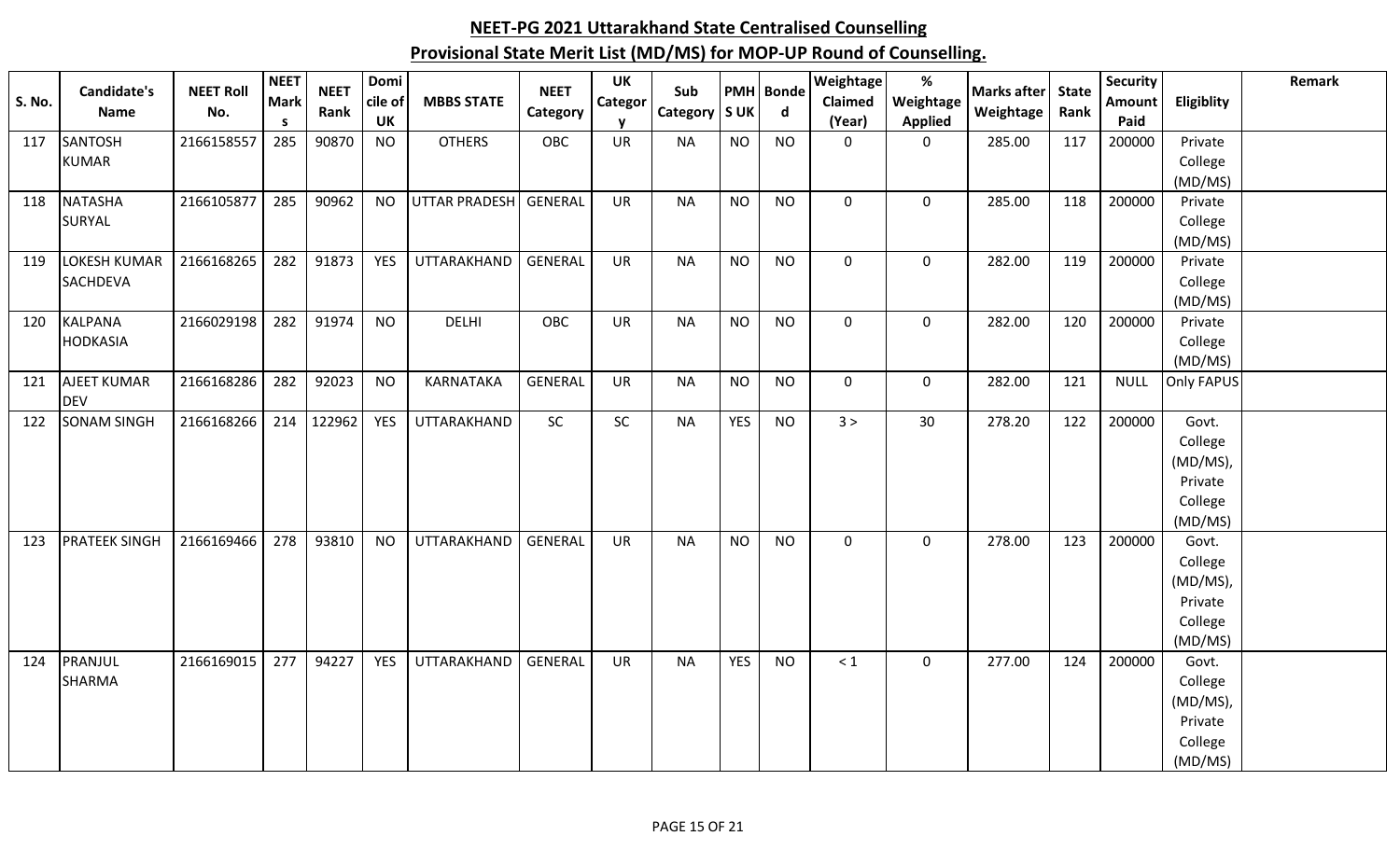| <b>S. No.</b> | Candidate's<br>Name         | <b>NEET Roll</b><br>No. | <b>NEET</b><br><b>Mark</b> | <b>NEET</b><br>Rank | Domi<br>cile of | <b>MBBS STATE</b>    | <b>NEET</b><br>Category | UK<br><b>Categor</b> | Sub<br>Category   S UK |            | <b>PMH</b> Bonde<br>$\mathsf{d}$ | Weightage<br>Claimed | %<br>Weightage | Marks after State<br>Weightage | Rank | <b>Security</b><br><b>Amount</b> | Eligiblity        | Remark |
|---------------|-----------------------------|-------------------------|----------------------------|---------------------|-----------------|----------------------|-------------------------|----------------------|------------------------|------------|----------------------------------|----------------------|----------------|--------------------------------|------|----------------------------------|-------------------|--------|
|               |                             |                         | <b>S</b>                   |                     | UK              |                      |                         |                      |                        |            |                                  | (Year)               | <b>Applied</b> |                                |      | Paid                             |                   |        |
| 125           | <b>SUPRIYA SINGH</b>        | 2166155644              | 277                        | 94254               | <b>NO</b>       | <b>MADHYA</b>        | <b>OBC</b>              | <b>UR</b>            | <b>NA</b>              | <b>NO</b>  | <b>NO</b>                        | $\mathbf 0$          | $\mathbf 0$    | 277.00                         | 125  | <b>NULL</b>                      | <b>Only FAPUS</b> |        |
|               | <b>PATEL</b>                |                         |                            |                     |                 | PRADESH              |                         |                      |                        |            |                                  |                      |                |                                |      |                                  |                   |        |
| 126           | <b>SHILPI GUPTA</b>         | 2166043626              | 275                        | 95120               | <b>YES</b>      | MAHARASHTRA          | GENERAL                 | <b>UR</b>            | <b>NA</b>              | <b>NO</b>  | <b>NO</b>                        | $\mathbf 0$          | $\mathbf 0$    | 275.00                         | 126  | 200000                           | Private           |        |
|               | <b>NARESH GUPTA</b>         |                         |                            |                     |                 |                      |                         |                      |                        |            |                                  |                      |                |                                |      |                                  | College           |        |
|               |                             |                         |                            |                     |                 |                      |                         |                      |                        |            |                                  |                      |                |                                |      |                                  | (MD/MS)           |        |
| 127           | HARSHIT GUPTA   2166163558  |                         | 275                        | 95314               | <b>NO</b>       | <b>UTTAR PRADESH</b> | GENERAL                 | <b>UR</b>            | <b>NA</b>              | <b>NO</b>  | <b>NO</b>                        | $\mathbf 0$          | $\mathbf 0$    | 275.00                         | 127  | 200000                           | Private           |        |
|               |                             |                         |                            |                     |                 |                      |                         |                      |                        |            |                                  |                      |                |                                |      |                                  | College           |        |
|               |                             |                         |                            |                     |                 |                      |                         |                      |                        |            |                                  |                      |                |                                |      |                                  | (MD/MS)           |        |
| 128           | AMANDEEP                    | 2166030121              | 273                        | 96078               | <b>NO</b>       | <b>OTHERS</b>        | <b>GENERAL</b>          | <b>UR</b>            | <b>NA</b>              | <b>NO</b>  | <b>NO</b>                        | 0                    | $\mathbf 0$    | 273.00                         | 128  | 200000                           | Private           |        |
|               | <b>SINGH ARNEJA</b>         |                         |                            |                     |                 |                      |                         |                      |                        |            |                                  |                      |                |                                |      |                                  | College           |        |
|               |                             |                         |                            |                     |                 |                      |                         |                      |                        |            |                                  |                      |                |                                |      |                                  | (MD/MS)           |        |
| 129           | <b>MOHD TARIQ</b>           | 2166152682              | 273                        | 96102               | <b>NO</b>       | <b>UTTARAKHAND</b>   | OBC                     | <b>UR</b>            | <b>NA</b>              | <b>NO</b>  | <b>NO</b>                        | $\mathbf 0$          | $\mathbf 0$    | 273.00                         | 129  | <b>NULL</b>                      | <b>Only FAPUS</b> |        |
| 130           | SUHASHINI ARYA   2166168742 |                         | 210                        | 124673              | <b>YES</b>      | UTTARAKHAND          | <b>SC</b>               | <b>SC</b>            | <b>NA</b>              | <b>YES</b> | <b>YES</b>                       | 3 >                  | 30             | 273.00                         | 130  | 12500                            | Govt.             |        |
|               |                             |                         |                            |                     |                 |                      |                         |                      |                        |            |                                  |                      |                |                                |      |                                  | College           |        |
|               |                             |                         |                            |                     |                 |                      |                         |                      |                        |            |                                  |                      |                |                                |      |                                  | (MD/MS)           |        |
| 131           | SHEETAABH                   | 2166168341              | 271                        | 96739               | <b>NO</b>       | UTTARAKHAND          | GENERAL                 | <b>UR</b>            | <b>NA</b>              | <b>NO</b>  | <b>NO</b>                        | $\mathbf 0$          | $\mathbf 0$    | 271.00                         | 131  | 200000                           | Govt.             |        |
|               | <b>SHARMA</b>               |                         |                            |                     |                 |                      |                         |                      |                        |            |                                  |                      |                |                                |      |                                  | College           |        |
|               |                             |                         |                            |                     |                 |                      |                         |                      |                        |            |                                  |                      |                |                                |      |                                  | (MD/MS),          |        |
|               |                             |                         |                            |                     |                 |                      |                         |                      |                        |            |                                  |                      |                |                                |      |                                  | Private           |        |
|               |                             |                         |                            |                     |                 |                      |                         |                      |                        |            |                                  |                      |                |                                |      |                                  | College           |        |
|               |                             |                         |                            |                     |                 |                      |                         |                      |                        |            |                                  |                      |                |                                |      |                                  | (MD/MS)           |        |
| 132           | RAVISH GODARA 2166044729    |                         | 271                        | 96754               | <b>NO</b>       | <b>MAHARASHTRA</b>   | GENERAL                 | <b>UR</b>            | <b>NA</b>              | <b>NO</b>  | <b>NO</b>                        | $\mathbf 0$          | $\mathbf 0$    | 271.00                         | 132  | 200000                           | Private           |        |
|               |                             |                         |                            |                     |                 |                      |                         |                      |                        |            |                                  |                      |                |                                |      |                                  | College           |        |
|               |                             |                         |                            |                     |                 |                      |                         |                      |                        |            |                                  |                      |                |                                |      |                                  | (MD/MS)           |        |
| 133           | AYUSHI DOBHAL               | 2166168248              | 270                        | 97506               | <b>YES</b>      | UTTARAKHAND          | <b>OBC</b>              | OBC                  | <b>NA</b>              | <b>NO</b>  | <b>NO</b>                        | $\mathbf{0}$         | $\overline{0}$ | 270.00                         | 133  | 200000                           | Govt.             |        |
|               |                             |                         |                            |                     |                 |                      |                         |                      |                        |            |                                  |                      |                |                                |      |                                  | College           |        |
|               |                             |                         |                            |                     |                 |                      |                         |                      |                        |            |                                  |                      |                |                                |      |                                  | (MD/MS),          |        |
|               |                             |                         |                            |                     |                 |                      |                         |                      |                        |            |                                  |                      |                |                                |      |                                  | Private           |        |
|               |                             |                         |                            |                     |                 |                      |                         |                      |                        |            |                                  |                      |                |                                |      |                                  | College           |        |
|               |                             |                         |                            |                     |                 |                      |                         |                      |                        |            |                                  |                      |                |                                |      |                                  | (MD/MS)           |        |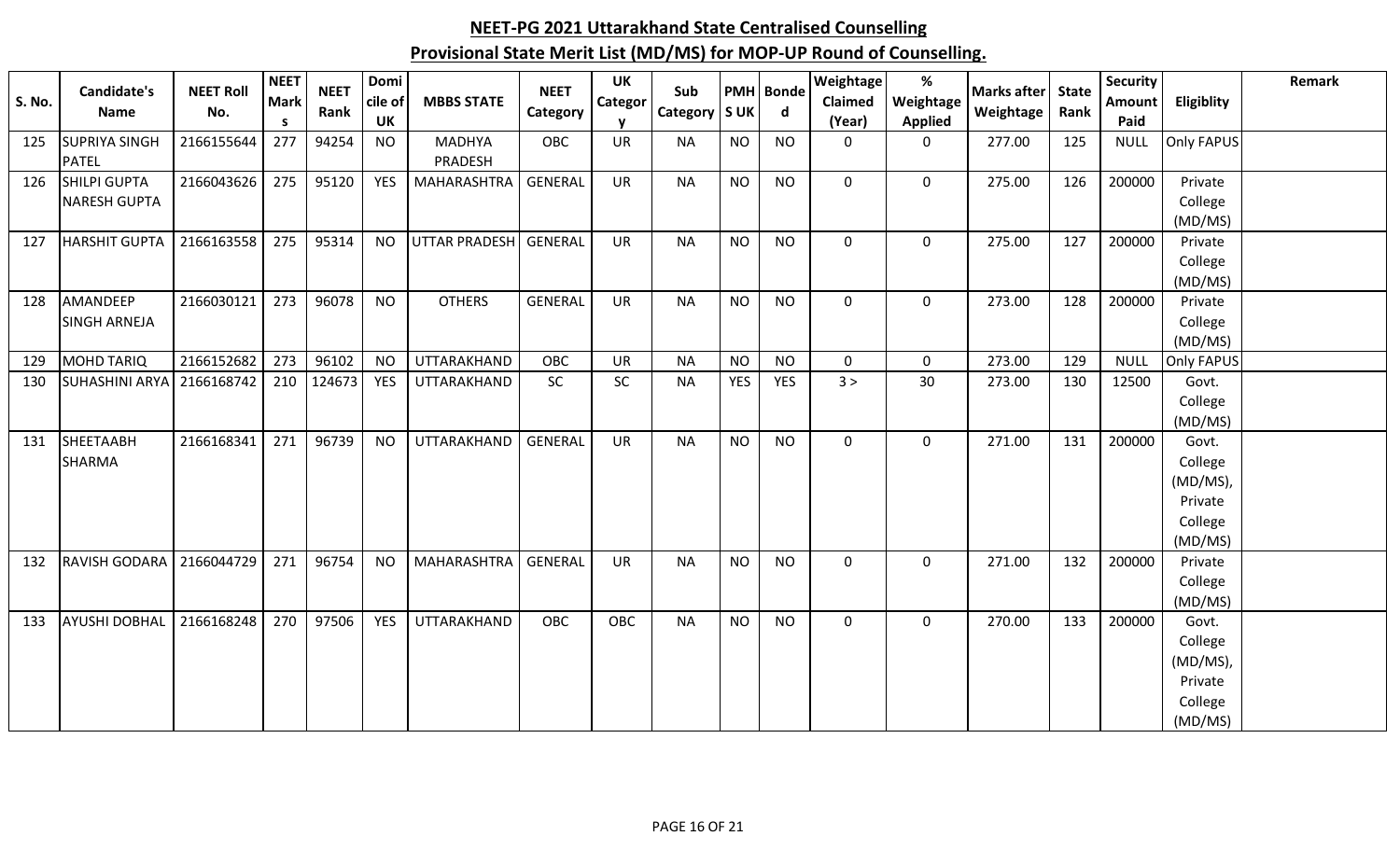| S. No. | <b>Candidate's</b>        | <b>NEET Roll</b> | <b>NEET</b><br><b>Mark</b> | <b>NEET</b> | Domi<br>cile of | <b>MBBS STATE</b>    | <b>NEET</b>    | UK<br>Categor | Sub             |            | <b>PMH</b> Bonde<br>$\mathsf{d}$ | Weightage<br>Claimed | %<br>Weightage | <b>Marks after</b> | <b>State</b><br>Rank | <b>Security</b><br>Amount | Eligiblity         | Remark                 |
|--------|---------------------------|------------------|----------------------------|-------------|-----------------|----------------------|----------------|---------------|-----------------|------------|----------------------------------|----------------------|----------------|--------------------|----------------------|---------------------------|--------------------|------------------------|
|        | Name                      | No.              | <b>S</b>                   | Rank        | <b>UK</b>       |                      | Category       |               | Category   S UK |            |                                  | (Year)               | <b>Applied</b> | Weightage          |                      | Paid                      |                    |                        |
| 134    | <b>RAVINDRA</b>           | 2166169227       | 269                        | 98009       | <b>YES</b>      | <b>OTHERS</b>        | <b>GENERAL</b> | UR            | <b>NA</b>       | <b>YES</b> | <b>YES</b>                       | 3 >                  | $\mathbf 0$    | 269.00             | 134                  | <b>NULL</b>               | Only FAPUS         | Difficult/Remote area  |
|        | <b>SINGH RANA</b>         |                  |                            |             |                 |                      |                |               |                 |            |                                  |                      |                |                    |                      |                           |                    | in service certificate |
|        |                           |                  |                            |             |                 |                      |                |               |                 |            |                                  |                      |                |                    |                      |                           |                    | not uploaded. Hence    |
|        |                           |                  |                            |             |                 |                      |                |               |                 |            |                                  |                      |                |                    |                      |                           |                    | benefit of Weightage   |
|        |                           |                  |                            |             |                 |                      |                |               |                 |            |                                  |                      |                |                    |                      |                           |                    | marks not given.       |
| 135    | <b>RAJAN GOYAL</b>        | 2166167274       | 268                        | 98498       | <b>NO</b>       | UTTAR PRADESH        | GENERAL        | <b>UR</b>     | <b>NA</b>       | <b>NO</b>  | <b>NO</b>                        | $\mathbf 0$          | $\mathbf 0$    | 268.00             | 135                  | 200000                    | Private            |                        |
|        |                           |                  |                            |             |                 |                      |                |               |                 |            |                                  |                      |                |                    |                      |                           | College            |                        |
|        |                           |                  |                            |             |                 |                      |                |               |                 |            |                                  |                      |                |                    |                      |                           | (MD/MS)            |                        |
| 136    | <b>ANKITA SHUKLA</b>      | 2166164057       | 267                        | 98811       | <b>NO</b>       | <b>MAHARASHTRA</b>   | <b>GENERAL</b> | <b>UR</b>     | <b>NA</b>       | <b>NO</b>  | <b>NO</b>                        | $\mathbf 0$          | $\mathbf 0$    | 267.00             | 136                  | 200000                    | Private            |                        |
|        |                           |                  |                            |             |                 |                      |                |               |                 |            |                                  |                      |                |                    |                      |                           | College            |                        |
| 137    | PARIDHI                   | 2166045196       | 266                        | 99017       | <b>NO</b>       | <b>HARYANA</b>       | <b>GENERAL</b> | UR            | <b>NA</b>       | <b>NO</b>  | <b>NO</b>                        | $\mathbf 0$          | $\mathbf 0$    | 266.00             | 137                  | 200000                    | (MD/MS)<br>Private |                        |
|        |                           |                  |                            |             |                 |                      |                |               |                 |            |                                  |                      |                |                    |                      |                           | College            |                        |
|        |                           |                  |                            |             |                 |                      |                |               |                 |            |                                  |                      |                |                    |                      |                           | (MD/MS)            |                        |
| 138    | RAJYESHWAR                | 2166104601       | 265                        | 99581       | <b>NO</b>       | <b>PUNJAB</b>        | <b>GENERAL</b> | <b>UR</b>     | <b>NA</b>       | <b>NO</b>  | <b>NO</b>                        | $\mathbf 0$          | $\mathbf 0$    | 265.00             | 138                  | 200000                    | Private            |                        |
|        | <b>SINGH</b>              |                  |                            |             |                 |                      |                |               |                 |            |                                  |                      |                |                    |                      |                           | College            |                        |
|        |                           |                  |                            |             |                 |                      |                |               |                 |            |                                  |                      |                |                    |                      |                           | (MD/MS)            |                        |
| 139    | <b>ABHISHEK ANEJA</b>     | 2166028423       | 265                        | 99623       | <b>NO</b>       | <b>UTTARAKHAND</b>   | <b>GENERAL</b> | <b>UR</b>     | <b>NA</b>       | <b>YES</b> | <b>YES</b>                       | $\leq 1$             | $\mathbf 0$    | 265.00             | 139                  | 200000                    | Govt.              |                        |
|        |                           |                  |                            |             |                 |                      |                |               |                 |            |                                  |                      |                |                    |                      |                           | College            |                        |
|        |                           |                  |                            |             |                 |                      |                |               |                 |            |                                  |                      |                |                    |                      |                           | (MD/MS),           |                        |
|        |                           |                  |                            |             |                 |                      |                |               |                 |            |                                  |                      |                |                    |                      |                           | Private            |                        |
|        |                           |                  |                            |             |                 |                      |                |               |                 |            |                                  |                      |                |                    |                      |                           | College            |                        |
|        |                           |                  |                            |             |                 |                      |                |               |                 |            |                                  |                      |                |                    |                      |                           | (MD/MS)            |                        |
| 140    | VAIBHAV<br><b>CHANDRA</b> | 2166152750       | 265                        | 99669       | <b>NO</b>       | <b>UTTAR PRADESH</b> | GENERAL        | <b>UR</b>     | <b>NA</b>       | <b>NO</b>  | <b>NO</b>                        | $\mathbf 0$          | $\mathbf 0$    | 265.00             | 140                  | 200000                    | Private            |                        |
|        |                           |                  |                            |             |                 |                      |                |               |                 |            |                                  |                      |                |                    |                      |                           | College<br>(MD/MS) |                        |
| 141    | <b>ASHISH</b>             | 2166169171       | 265                        | 99925       | <b>NO</b>       | UTTARAKHAND          | <b>GENERAL</b> | <b>UR</b>     | <b>NA</b>       | <b>NO</b>  | <b>NO</b>                        | $\mathbf 0$          | $\mathbf 0$    | 265.00             | 141                  | 200000                    | Private            |                        |
|        | <b>MADHAVAN</b>           |                  |                            |             |                 |                      |                |               |                 |            |                                  |                      |                |                    |                      |                           | College            |                        |
|        |                           |                  |                            |             |                 |                      |                |               |                 |            |                                  |                      |                |                    |                      |                           | (MD/MS)            |                        |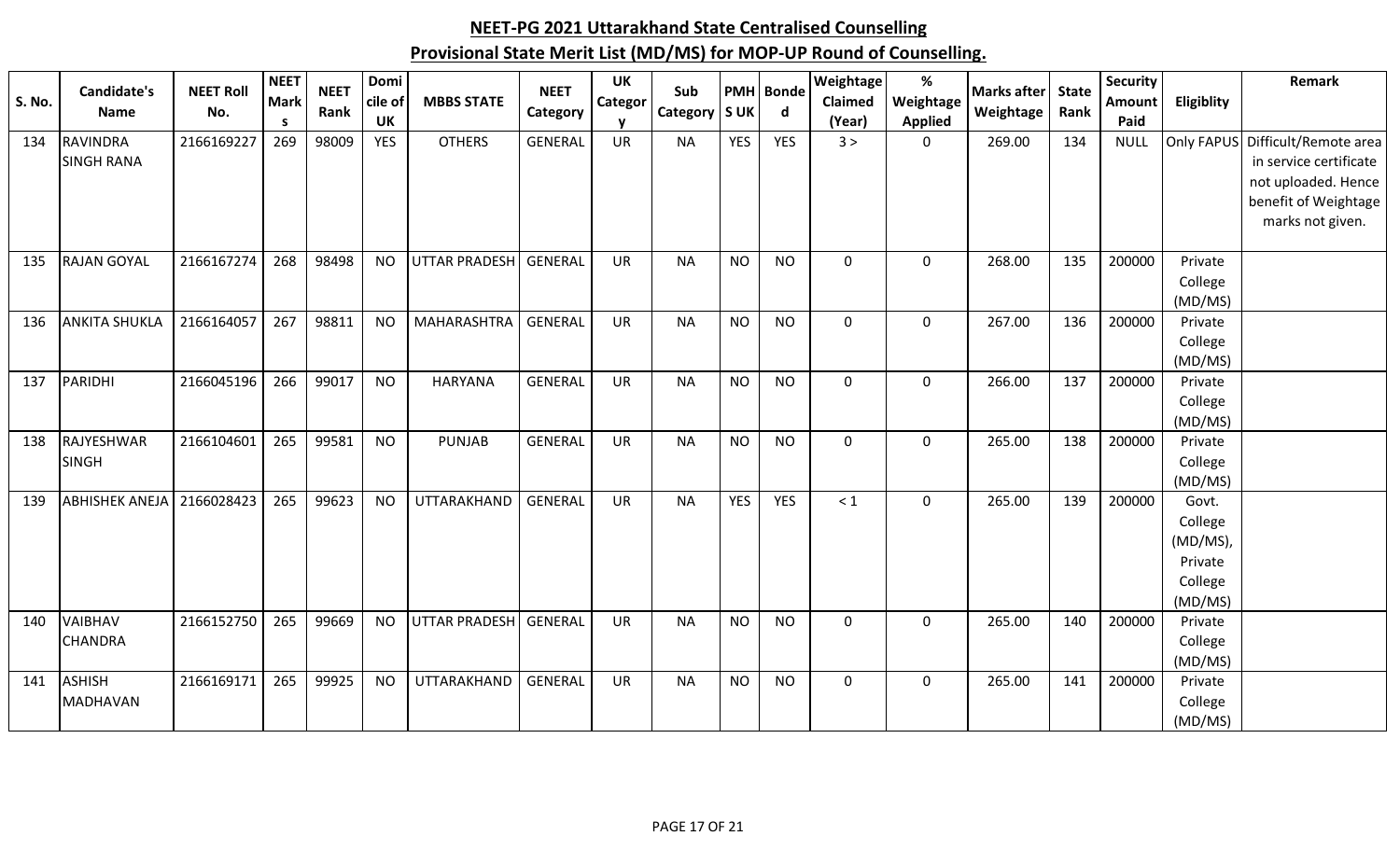|               | <b>Candidate's</b>         | <b>NEET Roll</b> | <b>NEET</b> | <b>NEET</b> | Domi       |                    | <b>NEET</b>    | UK        | Sub             |            | <b>PMH</b> Bonde | Weightage   | $\%$           | <b>Marks after</b> | <b>State</b> | <b>Security</b> |                    | Remark |
|---------------|----------------------------|------------------|-------------|-------------|------------|--------------------|----------------|-----------|-----------------|------------|------------------|-------------|----------------|--------------------|--------------|-----------------|--------------------|--------|
| <b>S. No.</b> | <b>Name</b>                | No.              | <b>Mark</b> | Rank        | cile of    | <b>MBBS STATE</b>  | Category       | Categor   | Category   S UK |            | $\mathsf{d}$     | Claimed     | Weightage      | Weightage          | Rank         | Amount          | Eligiblity         |        |
|               |                            |                  | <b>S</b>    |             | <b>UK</b>  |                    |                |           |                 |            |                  | (Year)      | <b>Applied</b> |                    |              | Paid            |                    |        |
| 142           | <b>DRISHTI PARGAI</b>      | 2166168621       | 264         | 100104      | <b>YES</b> | <b>UTTARAKHAND</b> | <b>GENERAL</b> | <b>UR</b> | <b>NA</b>       | <b>YES</b> | <b>NO</b>        | $\leq 1$    | $\mathbf 0$    | 264.00             | 142          | 200000          | Govt.              |        |
|               |                            |                  |             |             |            |                    |                |           |                 |            |                  |             |                |                    |              |                 | College            |        |
|               |                            |                  |             |             |            |                    |                |           |                 |            |                  |             |                |                    |              |                 | (MD/MS)            |        |
|               |                            |                  |             |             |            |                    |                |           |                 |            |                  |             |                |                    |              |                 | Private            |        |
|               |                            |                  |             |             |            |                    |                |           |                 |            |                  |             |                |                    |              |                 | College            |        |
|               |                            |                  |             |             |            |                    |                |           |                 |            |                  |             |                |                    |              |                 | (MD/MS)            |        |
| 143           | <b>NIPUN GAUR</b>          | 2166029516       | 262         | 100998      | <b>NO</b>  | KARNATAKA          | <b>GENERAL</b> | <b>UR</b> | <b>NA</b>       | <b>NO</b>  | <b>NO</b>        | $\mathbf 0$ | $\mathbf 0$    | 262.00             | 143          | 200000          | Private            |        |
|               |                            |                  |             |             |            |                    |                |           |                 |            |                  |             |                |                    |              |                 | College            |        |
|               |                            |                  |             |             |            |                    |                |           |                 |            |                  |             |                |                    |              |                 | (MD/MS)            |        |
| 144           | PRITI MISHRA               | 2166028217       | 261         | 101575      | <b>NO</b>  | <b>OTHERS</b>      | <b>GENERAL</b> | UR        | <b>NA</b>       | <b>NO</b>  | <b>NO</b>        | $\mathbf 0$ | $\mathbf 0$    | 261.00             | 144          | 200000          | Private            |        |
|               |                            |                  |             |             |            |                    |                |           |                 |            |                  |             |                |                    |              |                 | College            |        |
|               |                            |                  |             |             |            |                    |                |           |                 |            |                  |             |                |                    |              |                 | (MD/MS)            |        |
| 145           | <b>VACHA SAXENA</b>        | 2166169437       | 260         | 102146      | <b>YES</b> | MAHARASHTRA        | GENERAL        | <b>UR</b> | <b>NA</b>       | <b>NO</b>  | <b>NO</b>        | $\mathbf 0$ | $\mathbf 0$    | 260.00             | 145          | 200000          | Private            |        |
|               |                            |                  |             |             |            |                    |                |           |                 |            |                  |             |                |                    |              |                 | College            |        |
|               |                            |                  |             |             |            |                    |                |           |                 |            |                  |             |                |                    |              |                 | (MD/MS)            |        |
| 146           | MEGGHNA SAINI              | 2166168409       | 259         | 102410      | <b>NO</b>  | UTTARAKHAND        | <b>OBC</b>     | <b>UR</b> | <b>NA</b>       | <b>NO</b>  | <b>NO</b>        | $\mathbf 0$ | $\mathbf 0$    | 259.00             | 146          | 200000          | Govt.              |        |
|               |                            |                  |             |             |            |                    |                |           |                 |            |                  |             |                |                    |              |                 | College            |        |
|               |                            |                  |             |             |            |                    |                |           |                 |            |                  |             |                |                    |              |                 | (MD/MS)            |        |
|               |                            |                  |             |             |            |                    |                |           |                 |            |                  |             |                |                    |              |                 | Private            |        |
|               |                            |                  |             |             |            |                    |                |           |                 |            |                  |             |                |                    |              |                 | College            |        |
|               | SIDDHARTH                  |                  |             |             |            |                    |                |           |                 |            |                  |             |                |                    |              |                 | (MD/MS)            |        |
| 147           |                            | 2166032779       | 259         | 102642      | <b>NO</b>  | UTTARAKHAND        | OBC            | UR        | <b>NA</b>       | <b>NO</b>  | <b>NO</b>        | $\mathbf 0$ | $\mathbf 0$    | 259.00             | 147          | 200000          | Private            |        |
|               | <b>CHANDRA</b>             |                  |             |             |            |                    |                |           |                 |            |                  |             |                |                    |              |                 | College<br>(MD/MS) |        |
| 148           | <b>MOHITA JINDAL</b>       | 2166031583       | 255         | 104153      | <b>NO</b>  | UTTARAKHAND        | GENERAL        | <b>UR</b> | <b>NA</b>       | <b>NO</b>  | <b>NO</b>        | $\mathbf 0$ | $\mathbf 0$    | 255.00             | 148          | 200000          | Private            |        |
|               |                            |                  |             |             |            |                    |                |           |                 |            |                  |             |                |                    |              |                 |                    |        |
|               |                            |                  |             |             |            |                    |                |           |                 |            |                  |             |                |                    |              |                 | College<br>(MD/MS) |        |
| 149           | <b>VEGITA</b>              | 2166087540       | 255         | 104236      | <b>NO</b>  | <b>MAHARASHTRA</b> | GENERAL        | UR        | <b>NA</b>       | <b>NO</b>  | <b>NO</b>        | $\mathbf 0$ | $\mathbf 0$    | 255.00             | 149          | 200000          | Private            |        |
|               |                            |                  |             |             |            |                    |                |           |                 |            |                  |             |                |                    |              |                 | College            |        |
|               |                            |                  |             |             |            |                    |                |           |                 |            |                  |             |                |                    |              |                 | (MD/MS)            |        |
| 150           | DIKSHA RAZDAN   2166152848 |                  | 255         | 104441      | <b>NO</b>  | KARNATAKA          | GENERAL        | <b>UR</b> | <b>NA</b>       | <b>NO</b>  | <b>NO</b>        | $\mathbf 0$ | $\mathbf 0$    | 255.00             | 150          | <b>NULL</b>     | Only FAPUS         |        |
|               |                            |                  |             |             |            |                    |                |           |                 |            |                  |             |                |                    |              |                 |                    |        |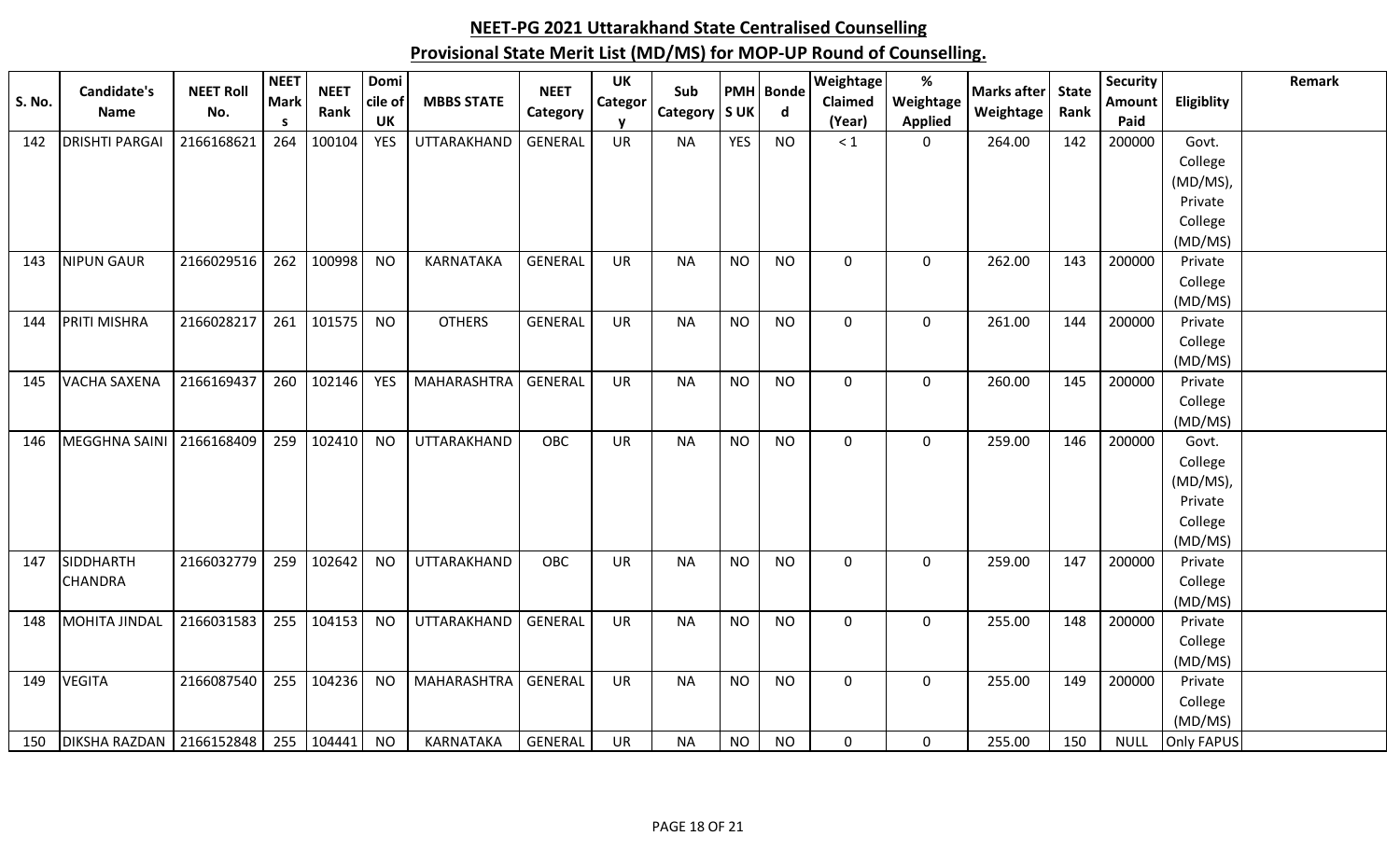| <b>S. No.</b> | <b>Candidate's</b><br><b>Name</b> | <b>NEET Roll</b><br>No. | <b>NEET</b><br><b>Mark</b><br>S. | <b>NEET</b><br>Rank | Domi<br>cile of<br><b>UK</b> | <b>MBBS STATE</b>    | <b>NEET</b><br>Category | <b>UK</b><br><b>Categor</b><br>$\mathbf v$ | Sub<br>Category   S UK |           | <b>PMH</b> Bonde<br>d | <b>Weightage</b><br>Claimed<br>(Year) | $\%$<br>Weightage<br><b>Applied</b> | <b>Marks after</b><br>Weightage | <b>State</b><br>Rank | <b>Security</b><br>Amount<br>Paid | Eligiblity         | Remark |
|---------------|-----------------------------------|-------------------------|----------------------------------|---------------------|------------------------------|----------------------|-------------------------|--------------------------------------------|------------------------|-----------|-----------------------|---------------------------------------|-------------------------------------|---------------------------------|----------------------|-----------------------------------|--------------------|--------|
| 151           | PIYUSH                            | 2166150803              | 254                              | 104724              | <b>NO</b>                    | <b>UTTAR PRADESH</b> | <b>GENERAL</b>          | <b>UR</b>                                  | <b>NA</b>              | <b>NO</b> | <b>NO</b>             | $\mathbf 0$                           | 0                                   | 254.00                          | 151                  | 200000                            | Private            |        |
|               | AGRAWAL                           |                         |                                  |                     |                              |                      |                         |                                            |                        |           |                       |                                       |                                     |                                 |                      |                                   | College            |        |
|               |                                   |                         |                                  |                     |                              |                      |                         |                                            |                        |           |                       |                                       |                                     |                                 |                      |                                   | (MD/MS)            |        |
| 152           | MEHTA MIT                         | 2166039400              | 254                              | 104937              | <b>NO</b>                    | <b>GUJARAT</b>       | <b>GENERAL</b>          | <b>UR</b>                                  | <b>NA</b>              | <b>NO</b> | <b>NO</b>             | $\Omega$                              | 0                                   | 254.00                          | 152                  | 200000                            | Private            |        |
|               | <b>MANISHBHAI</b>                 |                         |                                  |                     |                              |                      |                         |                                            |                        |           |                       |                                       |                                     |                                 |                      |                                   | College<br>(MD/MS) |        |
| 153           | <b>ANKUR GAUR</b>                 | 2166105492              | 253                              | 105190              | <b>NO</b>                    | RAJASTHAN            | GENERAL                 | <b>UR</b>                                  | <b>NA</b>              | <b>NO</b> | <b>NO</b>             | $\mathbf 0$                           | 0                                   | 253.00                          | 153                  | 200000                            | Private            |        |
|               |                                   |                         |                                  |                     |                              |                      |                         |                                            |                        |           |                       |                                       |                                     |                                 |                      |                                   | College            |        |
|               |                                   |                         |                                  |                     |                              |                      |                         |                                            |                        |           |                       |                                       |                                     |                                 |                      |                                   | (MD/MS)            |        |
| 154           | <b>RIDDHI JAISWAL</b>             | 2166157514              | 252                              | 105660              | <b>NO</b>                    | <b>KARNATAKA</b>     | <b>GENERAL</b>          | <b>UR</b>                                  | <b>NA</b>              | <b>NO</b> | <b>NO</b>             | $\mathbf 0$                           | 0                                   | 252.00                          | 154                  | 200000                            | Private            |        |
|               |                                   |                         |                                  |                     |                              |                      |                         |                                            |                        |           |                       |                                       |                                     |                                 |                      |                                   | College            |        |
|               |                                   |                         |                                  |                     |                              |                      |                         |                                            |                        |           |                       |                                       |                                     |                                 |                      |                                   | (MD/MS)            |        |
| 155           | MEGHA                             | 2166155154              | 251                              | 105915              | <b>NO</b>                    | UTTARAKHAND          | <b>GENERAL</b>          | <b>UR</b>                                  | <b>NA</b>              | <b>NO</b> | <b>NO</b>             | $\mathbf 0$                           | $\mathbf 0$                         | 251.00                          | 155                  | 200000                            | Govt.              |        |
|               |                                   |                         |                                  |                     |                              |                      |                         |                                            |                        |           |                       |                                       |                                     |                                 |                      |                                   | College            |        |
|               |                                   |                         |                                  |                     |                              |                      |                         |                                            |                        |           |                       |                                       |                                     |                                 |                      |                                   | (MD/MS),           |        |
|               |                                   |                         |                                  |                     |                              |                      |                         |                                            |                        |           |                       |                                       |                                     |                                 |                      |                                   | Private            |        |
|               |                                   |                         |                                  |                     |                              |                      |                         |                                            |                        |           |                       |                                       |                                     |                                 |                      |                                   | College            |        |
|               | <b>NISHANT KUMAR</b>              | 2166044732              | 250                              | 106584              | <b>NO</b>                    | UTTARAKHAND          | <b>GENERAL</b>          | <b>UR</b>                                  | <b>NA</b>              | <b>NO</b> | <b>NO</b>             | $\mathbf 0$                           |                                     | 250.00                          | 156                  | 200000                            | (MD/MS)<br>Govt.   |        |
| 156           |                                   |                         |                                  |                     |                              |                      |                         |                                            |                        |           |                       |                                       | 0                                   |                                 |                      |                                   | College            |        |
|               |                                   |                         |                                  |                     |                              |                      |                         |                                            |                        |           |                       |                                       |                                     |                                 |                      |                                   | (MD/MS),           |        |
|               |                                   |                         |                                  |                     |                              |                      |                         |                                            |                        |           |                       |                                       |                                     |                                 |                      |                                   | Private            |        |
|               |                                   |                         |                                  |                     |                              |                      |                         |                                            |                        |           |                       |                                       |                                     |                                 |                      |                                   | College            |        |
|               |                                   |                         |                                  |                     |                              |                      |                         |                                            |                        |           |                       |                                       |                                     |                                 |                      |                                   | (MD/MS)            |        |
| 157           | <b>AYUSH KURIYAL</b>              | 2166167918              | 250                              | 106791              | <b>YES</b>                   | UTTARAKHAND          | <b>OBC</b>              | OBC                                        | <b>NA</b>              | <b>NO</b> | <b>NO</b>             | $\mathbf{0}$                          | 0                                   | 250.00                          | 157                  | 200000                            | Private            |        |
|               |                                   |                         |                                  |                     |                              |                      |                         |                                            |                        |           |                       |                                       |                                     |                                 |                      |                                   | College            |        |
|               |                                   |                         |                                  |                     |                              |                      |                         |                                            |                        |           |                       |                                       |                                     |                                 |                      |                                   | (MD/MS)            |        |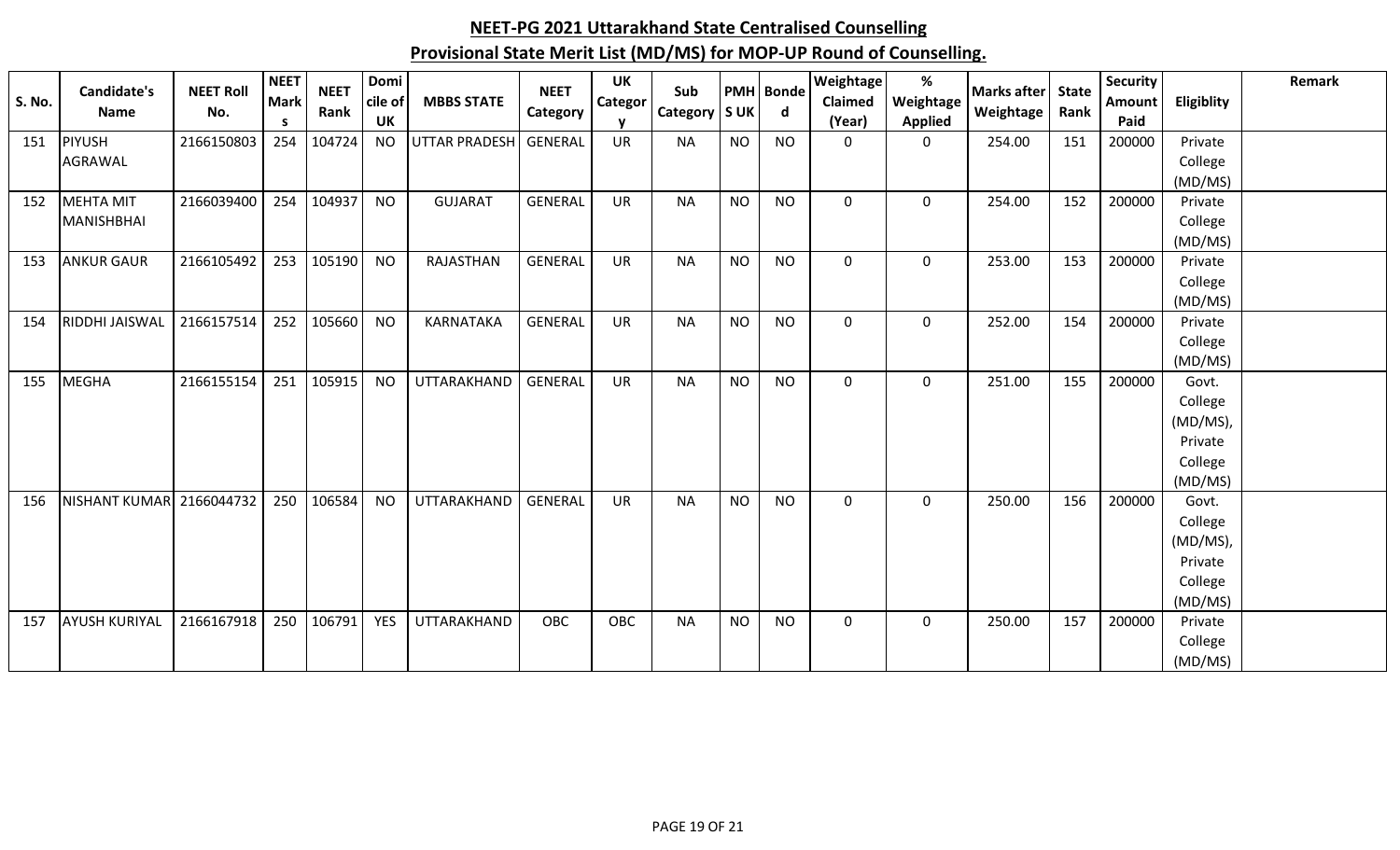| <b>S. No.</b> | Candidate's<br>Name | <b>NEET Roll</b><br>No. | <b>NEET</b><br><b>Mark</b> | <b>NEET</b><br>Rank | Domi<br>cile of | <b>MBBS STATE</b>    | <b>NEET</b><br>Category | <b>UK</b><br><b>Categor</b> | Sub<br>Category   S UK |            | <b>PMH</b> Bonde<br>$\mathsf{d}$ | Weightage<br>Claimed | $\%$<br>Weightage | <b>Marks after</b><br>Weightage | <b>State</b><br>Rank | <b>Security</b><br><b>Amount</b> | Eligiblity          | Remark                   |
|---------------|---------------------|-------------------------|----------------------------|---------------------|-----------------|----------------------|-------------------------|-----------------------------|------------------------|------------|----------------------------------|----------------------|-------------------|---------------------------------|----------------------|----------------------------------|---------------------|--------------------------|
|               |                     |                         | <b>S</b>                   |                     | <b>UK</b>       |                      |                         |                             |                        |            |                                  | (Year)               | <b>Applied</b>    |                                 |                      | Paid                             |                     |                          |
| 158           | <b>ASHWANI</b>      | 2166168828              | 249                        | 107194              | <b>YES</b>      | <b>UTTARAKHAND</b>   | SC                      | SC                          | <b>NA</b>              | <b>NO</b>  | <b>NO</b>                        | $\mathbf 0$          | $\mathbf 0$       | 249.00                          | 158                  | 200000                           | Govt.               |                          |
|               | <b>VERMA</b>        |                         |                            |                     |                 |                      |                         |                             |                        |            |                                  |                      |                   |                                 |                      |                                  | College             |                          |
|               |                     |                         |                            |                     |                 |                      |                         |                             |                        |            |                                  |                      |                   |                                 |                      |                                  | (MD/MS),<br>Private |                          |
|               |                     |                         |                            |                     |                 |                      |                         |                             |                        |            |                                  |                      |                   |                                 |                      |                                  | College             |                          |
|               |                     |                         |                            |                     |                 |                      |                         |                             |                        |            |                                  |                      |                   |                                 |                      |                                  | (MD/MS)             |                          |
| 159           | <b>SHREYA ARORA</b> | 2166167600              | 249                        | 107231              | <b>YES</b>      | UTTARAKHAND          | <b>GENERAL</b>          | <b>UR</b>                   | <b>NA</b>              | <b>NO</b>  | <b>NO</b>                        | $\mathbf 0$          | $\mathbf 0$       | 249.00                          | 159                  | 200000                           | Govt.               |                          |
|               |                     |                         |                            |                     |                 |                      |                         |                             |                        |            |                                  |                      |                   |                                 |                      |                                  | College             |                          |
|               |                     |                         |                            |                     |                 |                      |                         |                             |                        |            |                                  |                      |                   |                                 |                      |                                  | (MD/MS),            |                          |
|               |                     |                         |                            |                     |                 |                      |                         |                             |                        |            |                                  |                      |                   |                                 |                      |                                  | Private             |                          |
|               |                     |                         |                            |                     |                 |                      |                         |                             |                        |            |                                  |                      |                   |                                 |                      |                                  | College             |                          |
|               |                     |                         |                            |                     |                 |                      |                         |                             |                        |            |                                  |                      |                   |                                 |                      |                                  | (MD/MS)             |                          |
| 160           | <b>DEEPAK YADAV</b> | 2166042356              | 234                        | 114149              | <b>NO</b>       | <b>UTTAR PRADESH</b> | OBC                     | <b>UR</b>                   | <b>NA</b>              | <b>NO</b>  | <b>NO</b>                        | $\mathbf 0$          | $\mathbf 0$       | 234.00                          | 160                  | 200000                           | Private             |                          |
|               |                     |                         |                            |                     |                 |                      |                         |                             |                        |            |                                  |                      |                   |                                 |                      |                                  | College             |                          |
|               |                     |                         |                            |                     |                 |                      |                         |                             |                        |            |                                  |                      |                   |                                 |                      |                                  | (MD/MS)             |                          |
| 161           | NITISHA KAPOOR      | 2166168503              | 229                        | 116357              | <b>YES</b>      | UTTARAKHAND          | <b>OBC</b>              | OBC                         | <b>NA</b>              | <b>NO</b>  | <b>NO</b>                        | $\mathbf 0$          | $\overline{0}$    | 229.00                          | 161                  | 200000                           | Private             |                          |
|               |                     |                         |                            |                     |                 |                      |                         |                             |                        |            |                                  |                      |                   |                                 |                      |                                  | College             |                          |
|               | <b>ASNA PERVEEN</b> | 2166167768              | 227                        |                     |                 |                      | OBC                     | <b>UR</b>                   |                        | <b>NO</b>  | <b>NO</b>                        |                      |                   |                                 |                      | 25000                            | (MD/MS)             |                          |
| 162           |                     |                         |                            | 116988              | <b>NO</b>       | UTTARAKHAND          |                         |                             | <b>NA</b>              |            |                                  | $\mathbf 0$          | $\mathbf 0$       | 227.00                          | 162                  |                                  | Govt.<br>College    |                          |
|               |                     |                         |                            |                     |                 |                      |                         |                             |                        |            |                                  |                      |                   |                                 |                      |                                  | (MD/MS)             |                          |
| 163           | <b>SHWETA SINGH</b> | 2166169289              | 227                        | 117028              | <b>YES</b>      | UTTARAKHAND          | OBC                     | <b>OBC</b>                  | <b>NA</b>              | <b>YES</b> | <b>NO</b>                        | $\leq 1$             | $\mathbf 0$       | 227.00                          | 163                  | 200000                           | Govt.               | NOC issued by DGHS       |
|               |                     |                         |                            |                     |                 |                      |                         |                             |                        |            |                                  |                      |                   |                                 |                      |                                  | College             | not uploaded. Hence      |
|               |                     |                         |                            |                     |                 |                      |                         |                             |                        |            |                                  |                      |                   |                                 |                      |                                  | (MD/MS)             | not eiligbile for choice |
|               |                     |                         |                            |                     |                 |                      |                         |                             |                        |            |                                  |                      |                   |                                 |                      |                                  | Private             | filling.                 |
|               |                     |                         |                            |                     |                 |                      |                         |                             |                        |            |                                  |                      |                   |                                 |                      |                                  | College             |                          |
|               |                     |                         |                            |                     |                 |                      |                         |                             |                        |            |                                  |                      |                   |                                 |                      |                                  | (MD/MS)             |                          |
| 164           | DEEPANKAR           | 2166164491              | 226                        | 117558              | <b>YES</b>      | <b>UTTAR PRADESH</b> | OBC                     | <b>OBC</b>                  | <b>NA</b>              | <b>NO</b>  | <b>NO</b>                        | $\mathbf 0$          | $\mathbf 0$       | 226.00                          | 164                  | 200000                           | Private             |                          |
|               | PANWAR              |                         |                            |                     |                 |                      |                         |                             |                        |            |                                  |                      |                   |                                 |                      |                                  | College             |                          |
|               |                     |                         |                            |                     |                 |                      |                         |                             |                        |            |                                  |                      |                   |                                 |                      |                                  | (MD/MS)             |                          |